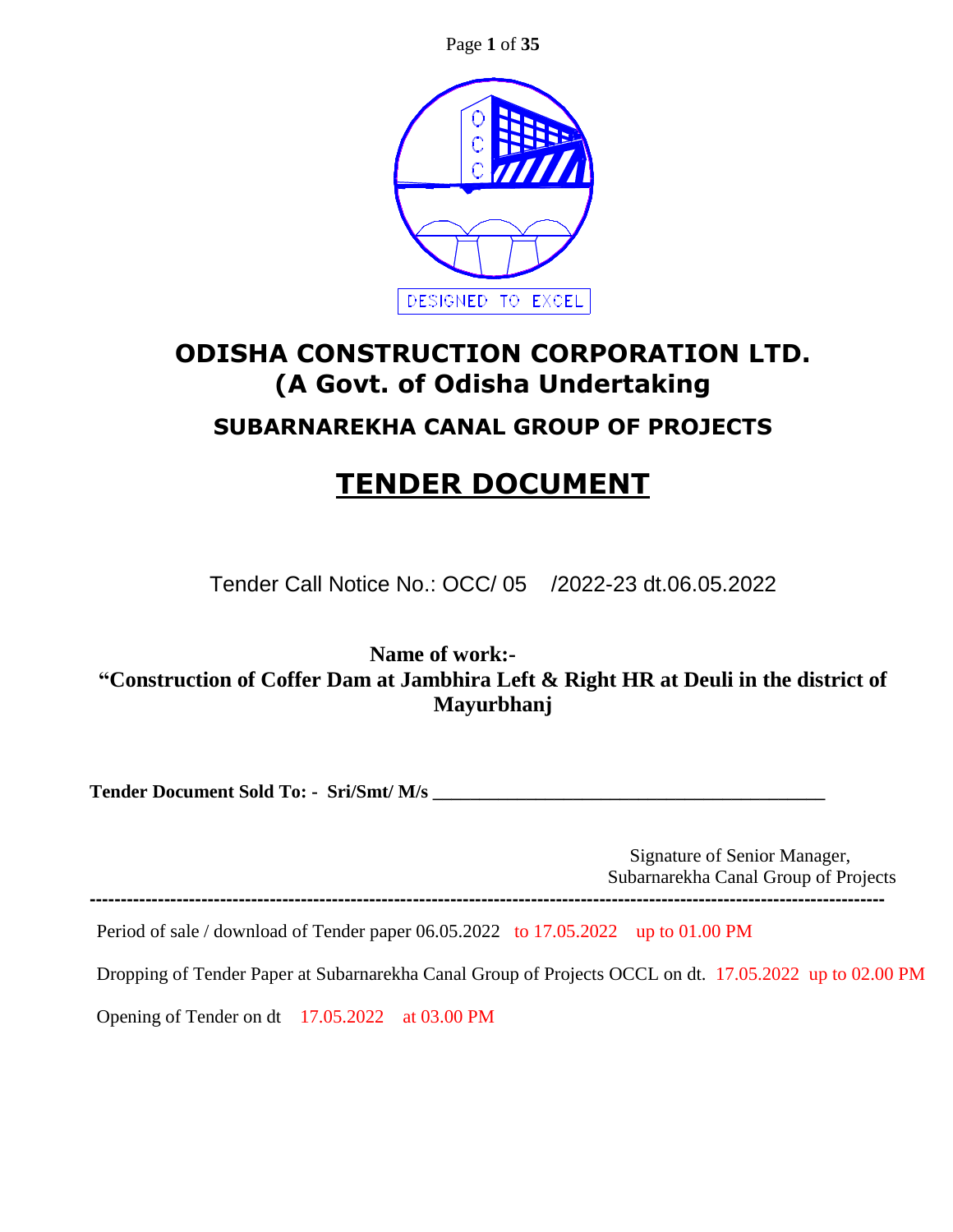# **TABLE OF CONTENTS**

| SI. |                                           | <b>Pages</b>   |                |
|-----|-------------------------------------------|----------------|----------------|
| No. | <b>Description</b>                        | <b>From</b>    | To             |
| 1.  | <b>Front Cover Page</b>                   | 1              | $\mathbf{1}$   |
| 2.  | Table of contents                         | $\overline{2}$ | $\overline{2}$ |
| 3.  | <b>Tender Call Notice</b>                 | 3              | 5              |
| 4.  | Certificate of relationship               | 6              | 6              |
|     | Particulars of payment of Tender          |                |                |
| 5.  | document cost (To be filled up by the Job | 7              | 7              |
|     | Worker)                                   |                |                |
| 6.  | EMD and document deposit particulars      | 8              | 8              |
|     | (To be filled up by the Job Worker)       |                |                |
| 7.  | Format for affidavit (to be executed and  | 9              | 9              |
|     | submitted by the Job Worker).             |                |                |
| 8.  | <b>General Terms and Conditions</b>       | 10             | 18             |
| 9.  | <b>Special Terms and Conditions</b>       | 19             | 19             |
| 10. | Brief notes on work                       | 21             | 27             |
| 11. | Scope of work                             | 21             | 27             |
| 12. | <b>Technical specifications</b>           | 28             | 34             |
|     |                                           |                |                |
| 12. | B.O.Q. & Percentage quoted form (To be    | 35             | 36             |
|     | filled up by the Job Worker)              |                |                |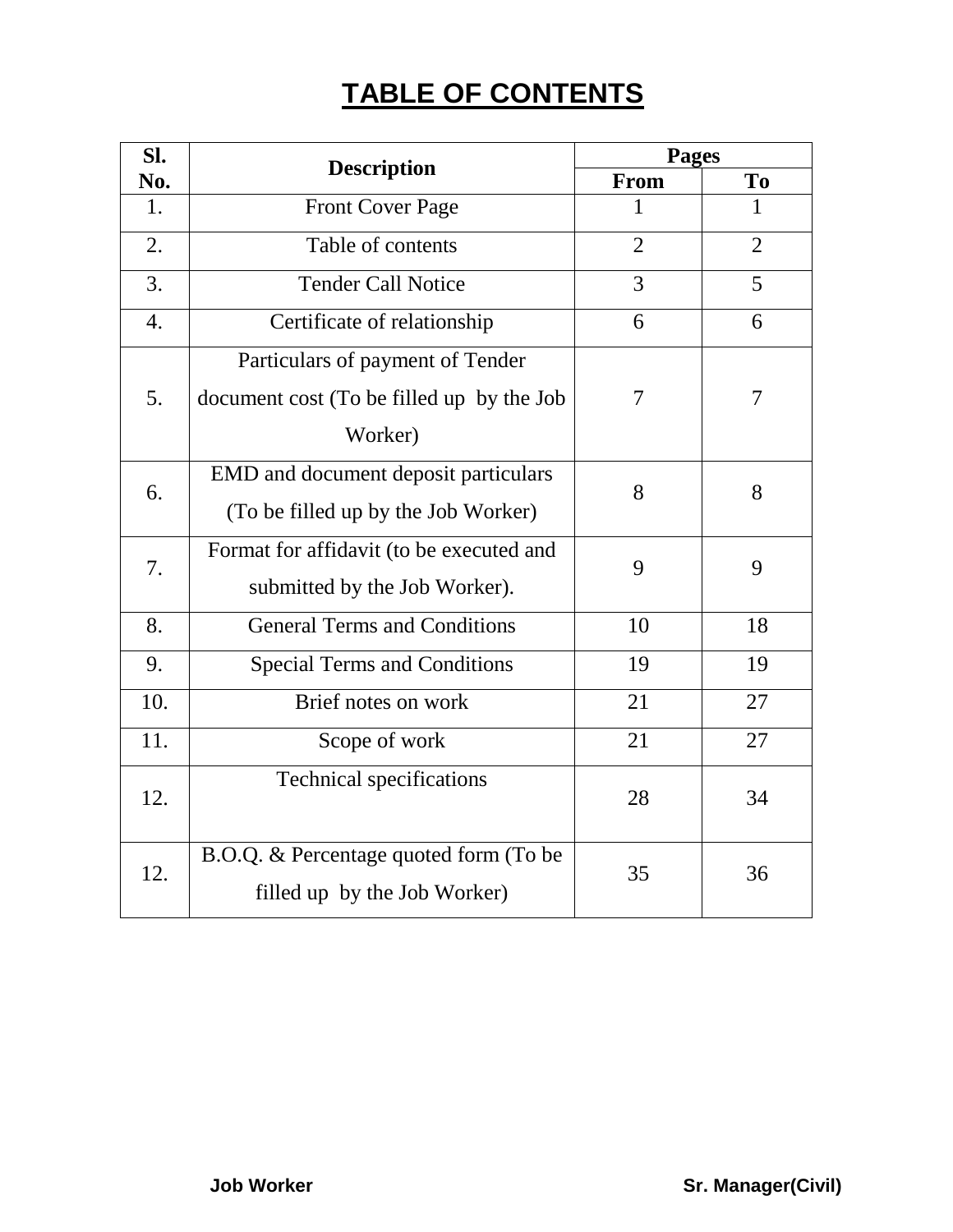#### **ODISHA CONSTRUCTION CORPORATION LIMITED** (A Govt. of Odisha Under taking) **SUBARNAREKHA CANAL GROUP OF PROJECTS, LAXMIPOSI, BARIPADA, DISTRICT - MAYURBHANJ**

#### **TENDER CALL NOTICE No. OCC/SCP/SM/ 05 /2022-23 Dt. 06.05.2022**

1. On behalf of M/s Odisha Construction Corporation Ltd. ("OCCL"), the Senior Manager (Civil), O.C.C. Ltd., Subarnarekha Canal Groups of Projects, Baripada invites sealed tender on **percentage (%) rate basis** from the eligible class of Job-worker enlisted with "OCCL" for the work given below.

| <b>SI</b> | Name of the work                                                                                                   | <b>Approxim</b><br>ate Value<br>of Work<br>(In lakhs) | <b>EMD</b> to be<br>deposited In<br>lakhs | Cost of<br>$document +$<br>GST@ 18% in<br>Rs.(non<br>refundable) | Period of<br><b>Completion</b> | Job<br>worker<br>Class of |
|-----------|--------------------------------------------------------------------------------------------------------------------|-------------------------------------------------------|-------------------------------------------|------------------------------------------------------------------|--------------------------------|---------------------------|
|           | Construction of Coffer Dam at<br>Jambhira Left & Right HR at<br>district<br>the<br>of<br>Deuli<br>in<br>Mayurbhanj | 18.22<br>Lakhs                                        | ₹18,500/-                                 | ₹ 6000/-+<br>GST @ 18% i.e.<br>₹ 1080.00<br>$=$ ₹ 7080.00        | $02$ (Two)<br>Months           | $C-IV$<br>$\&$<br>above   |

2. The tender document can be obtained from **office of the Senior Manager (Civil), O.C.C. Ltd, Subarnarekha Canal Groups of Projects, Baripada** during office hour from **Dt 06.05.2022 to Dt 17.05.2022 up to 01.00 PM.** The bidder have to deposit the non refundable cost of tender paper specified for the work in the table as above in shape of cash/Demand Draft from any Nationalized / Schedule bank operative in Odisha, **payable at Baripada** in favour of Odisha Construction corporation Ltd. The Tender notice shall also be available on OCC Ltd. website at **[www.odishaconstruction.com](http://www.odishaconstruction.com/)**. Interested Bidders may obtain further information, if any, from the undersigned.

3. The tender must be accompanied with EMD (Earnest Money Deposit) of the amount specified for the work in the table as above drawn **in shape of Demand Draft from any Nationalized / Scheduled Bank operative in Odisha, payable at Baripada in favour of Odisha Construction Corporation Ltd.** and should be valid for a minimum period of 90 (ninety) days from the date of tender call notice / opening.

4. The tender to be received at the office of the **Senior Manager (Civil), O.C.C. Ltd, Subarnarekha Canal Groups of Projects, Baripada** up to **02.00 PM** on dated **17.05.2022** and to be opened in the office of the **Senior Manager (Civil), O.C.C. Ltd, Subarnarekha Canal Groups of Projects, Baripada** at **03.00 PM** on same date in presence of bidders or their authorized representatives, who may like to be present. If there will be a public holiday on the last date of receipt & opening of the tenders as specified above, the tender documents shall be received  $\&$  opened on the next working day at the same time  $\&$ venue.

5. Intending bidders are required to furnish the following documents duly signed by the bidder along with their tender.

- (i) Copy of up-to-date valid STCC/ GST/ ITCC clearance
- (ii) Copy of PAN card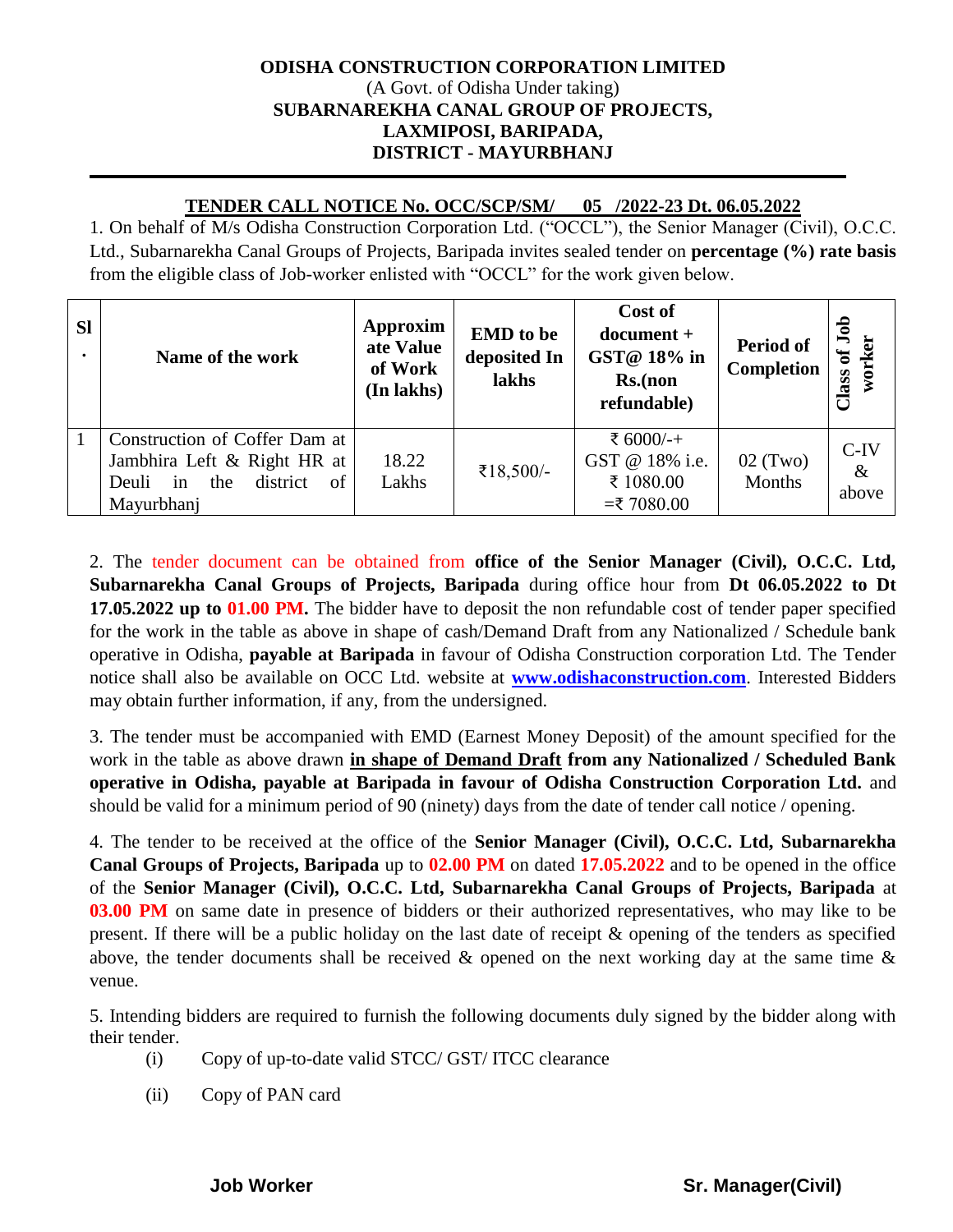- (iii) Copy of valid enlistment certificate as Job Worker issued by "OCCL".
- (iv) Copy of EPF registration, if any.
- (v) Copy of No Relation certificate.
- (vi) Copy of M.R./ D.D. in support of paper cost.
- (vii) E.M.D. in shape of D.D.
- (viii) Affidavit in support of authenticity of document (Sl No.-8)

6. The tender (sealed cover) must be super scribed - "**Tender Call Notice No. OCCL/ 05 /2022-23, Dt. 06.05.2022and name of work"** on the envelope clearly & dropped in the tender box kept in office of the **Senior Manager (Civil), O.C.C. Ltd, Subarnarekha Canal Groups of Projects, Baripada**. The sealed tender duly filled in properly must be signed by the Job-worker in each & every page with a token of acceptance of terms, conditions, specifications as lay down in the tender. All other credentials/documents submitted by the bidder along with this tender document must also be signed by him in each & every page.

7. **Additional performance Security** shall be deposited by the lowest bidder after finalization of tender. In such case, the lowest bidder shall be informed to deposit the differential amount i.e. estimated cost put to tender minus the quoted amount as Additional Performance Security in shape of Demand Draft only in favour of the Odisha Construction Corporation Limited payable at **Baripada** within 7 days of receipt of letter from the competent authority **failing which the bid will be cancelled and the EMD amount shall be forfeited. In addition to the above, the bidder will be blacklisted.**

8. The bidder shall have to furnish an affidavit in support of the authenticity/ genuineness of the documents/certificates and credentials along with the tender document. In case of production of forged document, penalty shall be imposed and their tender will be rejected and their enlistment with the Corporation will be cancelled. The authority reserves the right to verify the authenticity of documents in case of any doubt or complain.

9. The tender received will remain valid for 90 (Ninety) days from the date of receipt of tender and the validity of tender can also be extended if agreed to by the bidder and OCCL.

11. The Job- Worker are to quote the % (percentage) excess or less or at par of the amount put to tender in the bill of quantity & price schedule in the format enclosed with the tender document. For evaluation, the rate quoted in words shall be taken, if there is any difference in figure and words in tender document. If the rate quoted by the bidder is **less than 15%** of the tendered amount then such a bid shall be rejected & the tender shall be finalized basing on merits of rest bids. But if more than one bid is quoted **at 14.99%** (Decimals up to two numbers will be taken for all practical purposes) less than the tendered cost, the tender accepting authority will finalize the tender through a transparent lottery system, where all bidders *I* their authorized representatives, the Senior Manager (Civil) / authorized person of Senior Manager (Civil) will remain present.

12. The Job-Worker shall have to execute work as per Conditions of Contract & as per direction of Client from whom work has been awarded to OCCL.

13. The authority reserves the absolute right to accept or reject any or all tender and to split up work to award one or more Job-workers without assigning any reason thereof.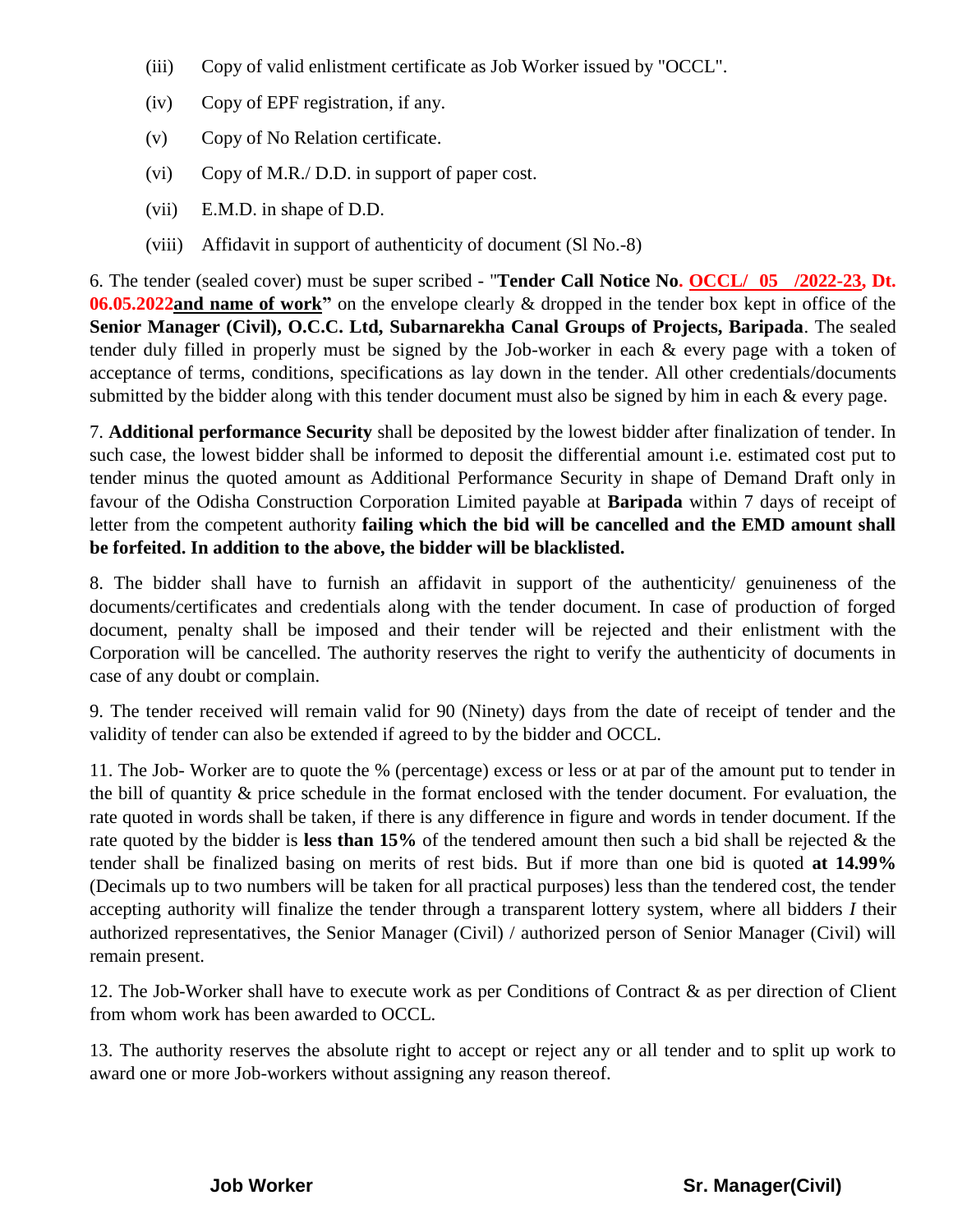14. Any dispute arising out of the above tender call notice shall be subject to Jurisdiction of Hon'ble High Court of Odisha at Cuttack and their sub-ordinate courts at Bhubaneswar only.

For Odisha Construction Corporation Ltd.

 $Sd$ <sup>-</sup>

 **Senior Manager (Civil),** 

Copy submitted to the Managing Director, OCC Ltd., Unit-VIII, Gopabandhu Nagar, Bhubaneswar for favour of kind information and necessary action.

Sd/-

#### **Senior Manager(Civil)**

Copy submitted to the General Manager (Civil), OCC Ltd., Laxmiposi, Baripada / Senior Manager (Civil) OCC Ltd, Project Management-II, Head Office, Bhubaneswar/ Senior Manager (Civil) OCC Ltd, Deo Irrigation Project, Karanjia for favour of kind information and wide circulation.

 $Sd$ <sup>-</sup>

#### **Senior Manager(Civil)**

Memo No. **356** / OCC /SCP/SM, Dt. 06.05.2022

Memo No. **354** /OCC /SCP/SM, Dt. 06.05.2022

Memo No. **355** / OCC /SCP/SM, Dt. 06.05.2021

Copy along with soft copy submitted to the Senior Manager, System Business Division, OCC Ltd. for information. He is requested to hoist the tender in OCC website.

By email- [nanda8038@yahoo.com](mailto:nanda8038@yahoo.com)

**Senior Manager (Civil)**

 $Sd$ <sup>-</sup>

Memo No. **357** / OCC /SCP/SM, Dt. 06.05.2022 Copy to Notice Board of OCC Ltd., Baripada

**Senior Manager (Civil)**

**Job Worker Sr. Manager(Civil)** 

Sd/-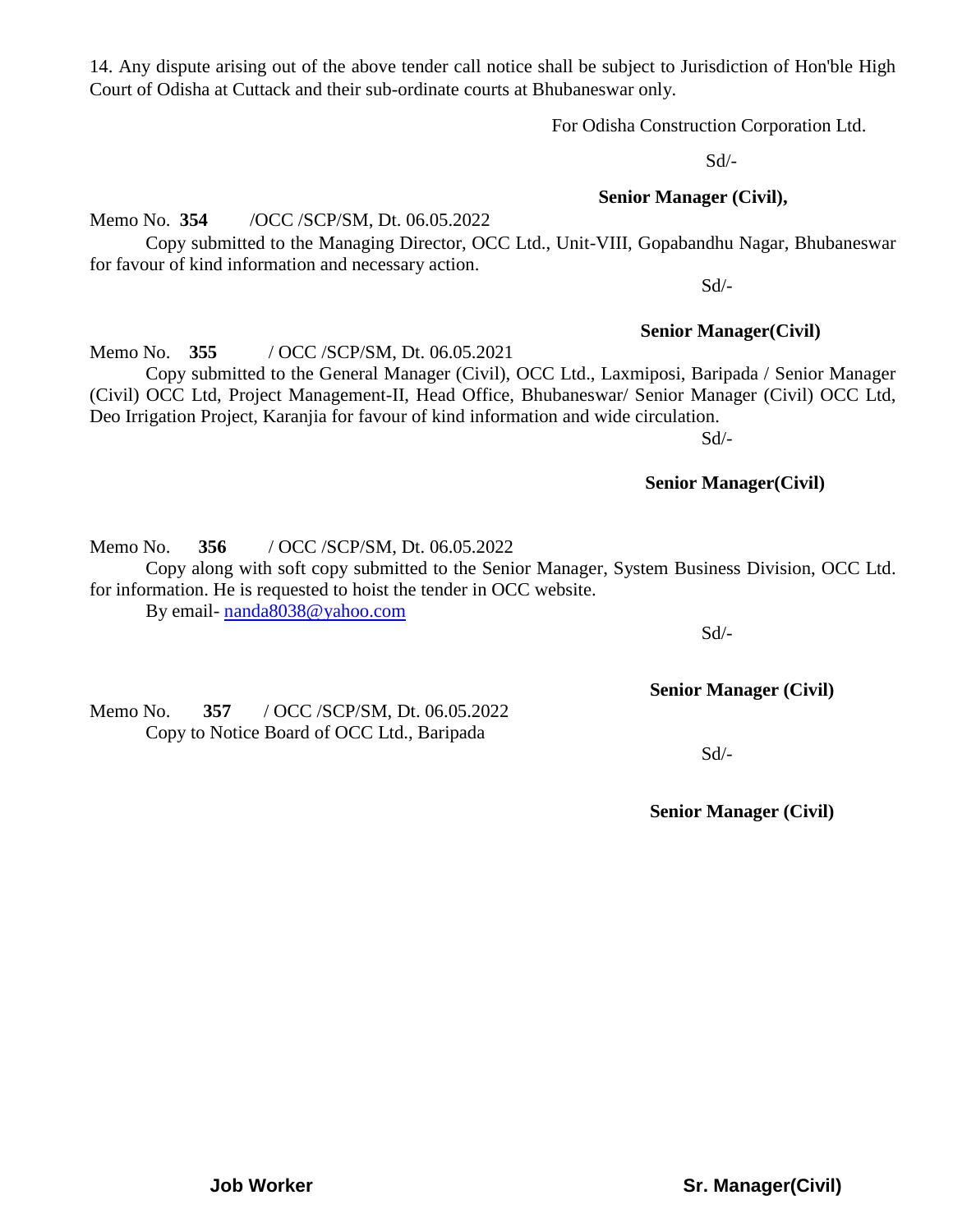# CERTIFICATE OF RELATIONSHIP

I/We hereby certify that I/We\* am/ are\* related/ not related\* to any officer of Odisha Construction Corporation Ltd. of the rank of Manager & above and any officer of the rank of Assistant / Under Secretary and above of the Works Department, Govt. of Odisha I/We\* am/are\* aware that, if the facts subsequently proved to be false, my/our\* contract will be rescinded with forfeiture of E.M.D and security deposit and I/We\* shall be liable to make good the loss or damage resulting from such cancellation.

I//we also note that, non-submission of this certificate will render my / our Bid liable for rejection.

Signature of the Job worker

*\* Strike out which is not applicable*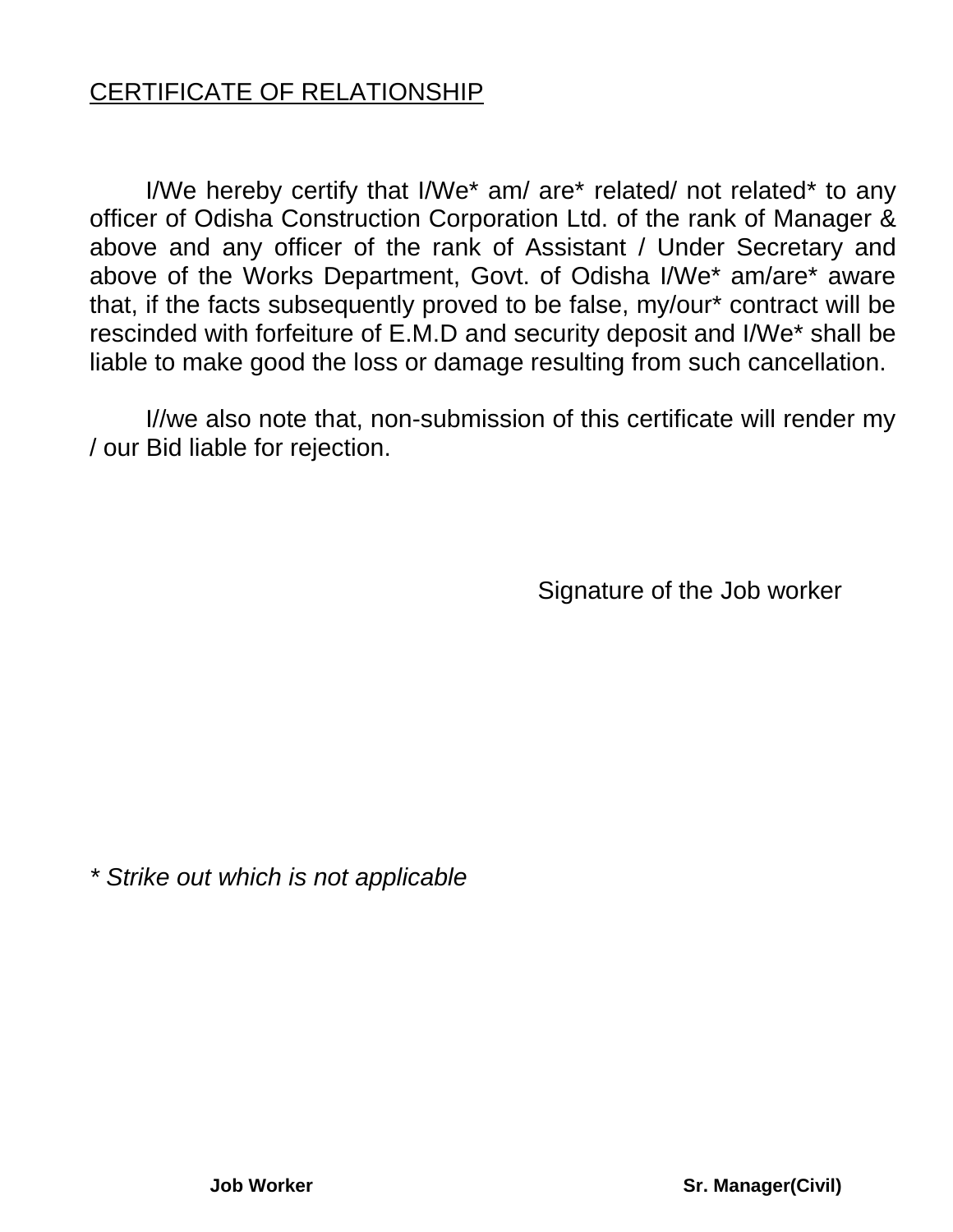## **Odisha Construction Corporation Ltd. BHUBANESWAR**

# **Particulars of payment of Tender document cost (To be filled up by the Job Worker)**

**Tender** call notice No. OCC/ 05 /2022-23 dt. 06.05.2022

**Full name & address of Job worker/ Contractor/ Bidder:-**

| Telephone No. - Land line :                                                                 | Mobile: |
|---------------------------------------------------------------------------------------------|---------|
| e-mail ID:                                                                                  |         |
| OCC Enlistment No. of Job worker/ Contractor/ Bidder:                                       |         |
| Amount paid by Job worker/ Contractor/ Bidder towards cost of                               |         |
| Tender Document: ₹7080 (Rupees Seven Thousand Eighty) only for each type of above<br>works. |         |
| Cash / Demand Draft No.<br>dt.                                                              |         |

| <b>Issued</b> | bv | (Bank) |  | in favour |  |
|---------------|----|--------|--|-----------|--|
|---------------|----|--------|--|-----------|--|

**"Odisha Construction Corporation Ltd" payable at "Baripada".**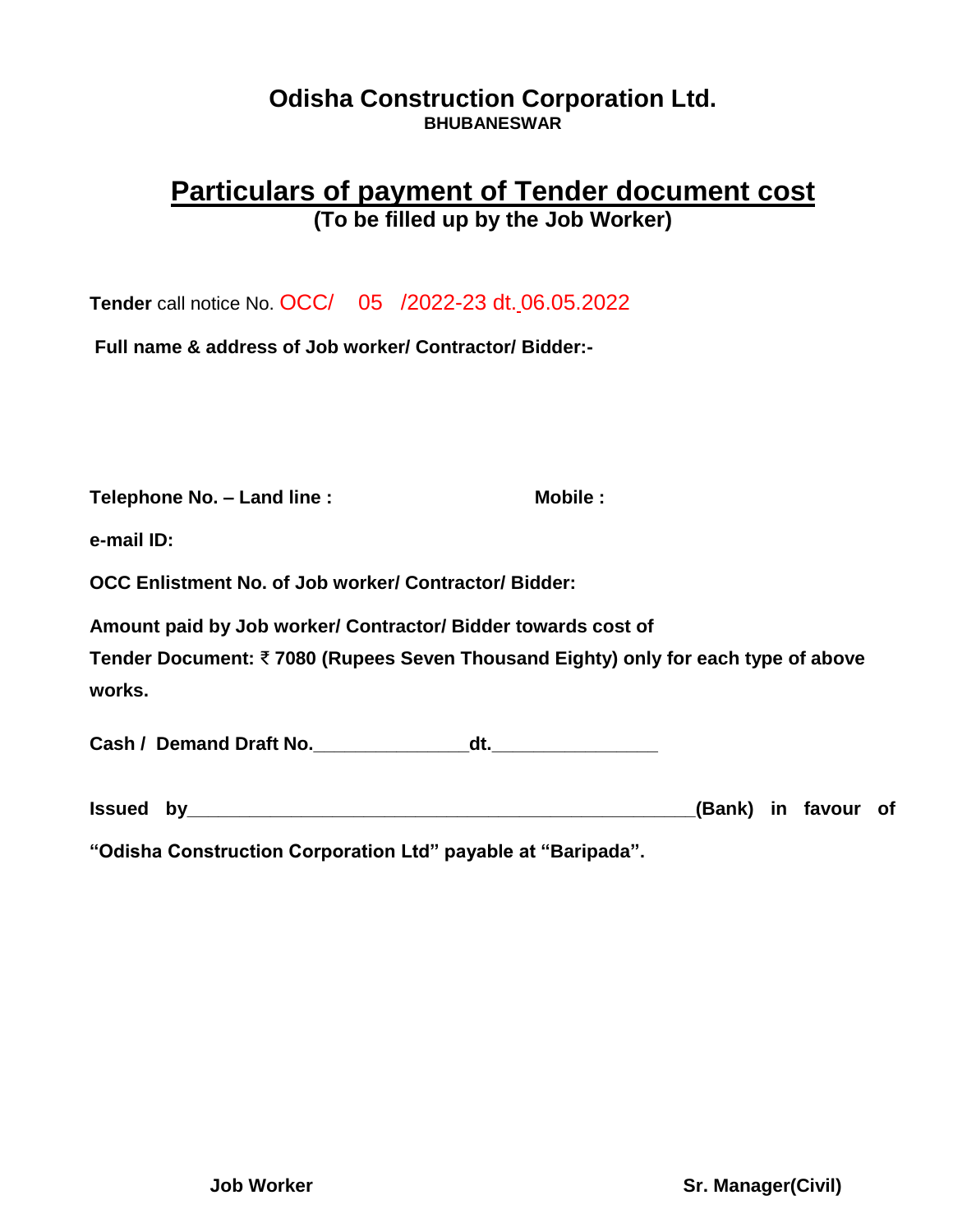# **EMD and document deposit particulars**

### **(To be filled up by the Job Worker)**

#### **DETAILS OF EARNEST MONEY DEPOSIT (EMD), AND DOCUMENTS SUBMITTED ALONG WITH TENDER**

- 1. EMD amount Rs.\_\_\_\_\_\_\_\_\_\_\_\_\_\_ (Rupees\_\_\_\_\_\_\_\_\_\_\_\_\_\_\_\_\_\_\_\_\_\_\_\_\_\_\_\_\_\_\_) only vides A/C Payee D.D No. \_\_\_\_\_\_\_\_\_\_\_\_\_\_Dated \_\_\_\_\_\_\_\_\_\_\_\_ issued by \_\_\_\_\_\_\_\_\_\_\_\_\_\_\_\_\_\_\_\_\_\_\_\_\_\_\_\_ Bank,\_\_\_\_\_\_\_\_\_\_\_\_\_\_\_\_\_\_\_\_\_\_\_\_\_ Branch in favour of Odisha Construction Corporation Ltd payable at Baripada
- 2. GSTIN Clearance Certificate
- 3. P.A.N. card
- 4. Any other documents. ( As per the Tender Call Notice)

Full signature of "Job worker" with date and seal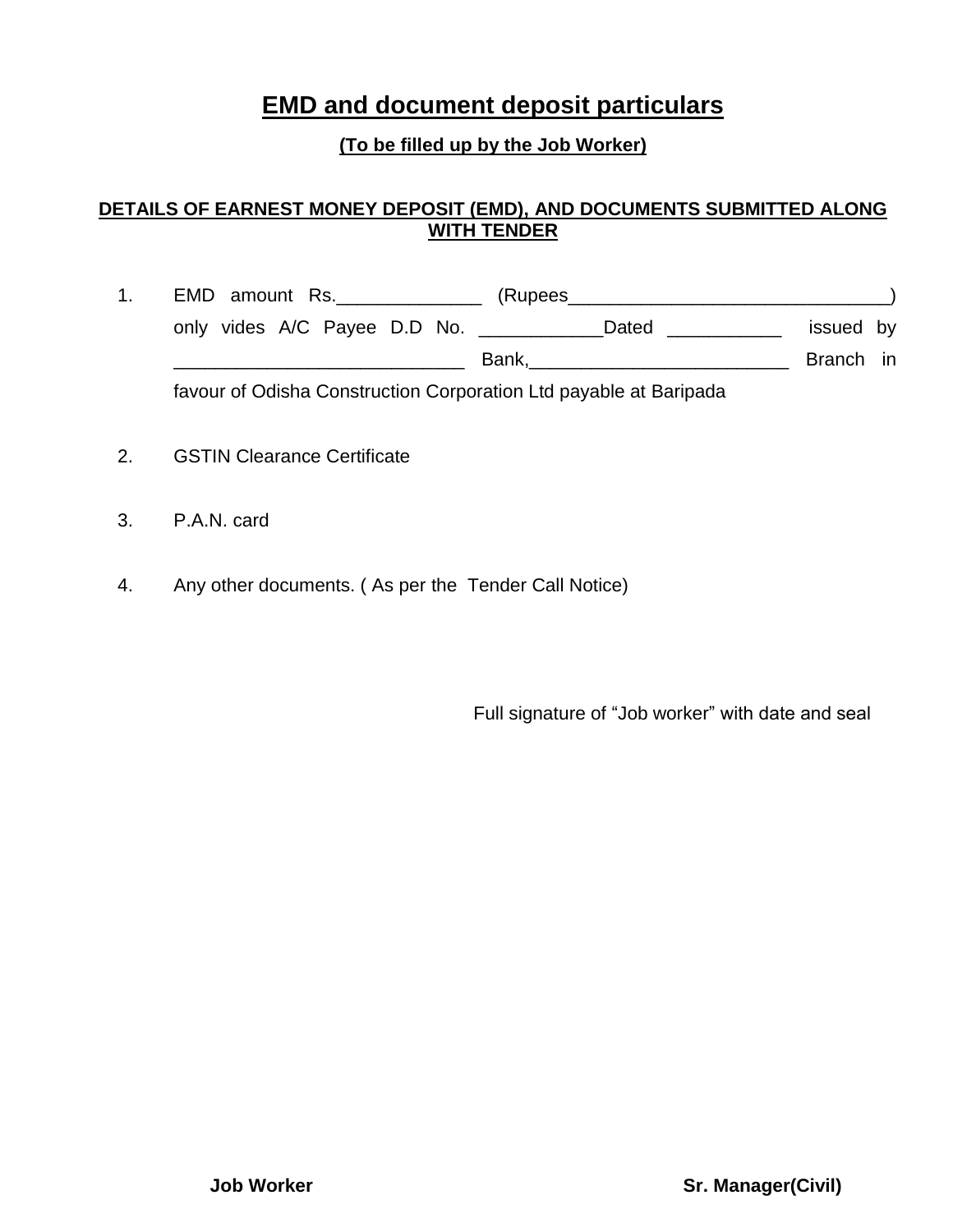#### **FORM OF AFFIDAVIT**

#### **AFFIDAVIT**

- I, ………………………………………………………………, son of ………………………………. ……………………………………………………. do hereby solemnly affirm as follows :
- i) That, I/We, am/are enlisted with OCC Ltd. as Job worker/agency under category C- and my/ our Enlistment No. is C- ……….. valid upto …………….
- ii) I/We have submitted tender for the work **"Construction of Coffer Dam at Jambhira Left & Right HR at Deuli in the district of Mayurbhanj"** as per terms and conditions of the tender document.
- iii) I/We have thoroughly understood the terms and conditions and provisions of the tender document and accordingly have quoted the rates. I/We understand that the quoted rates will remain firm and binding on me/us throughout the construction period of the work and no price escalation  $\&$ differential cost will be payable to me/us.
- iv) I/We have inspected the site, examined the site and working conditions and have thoroughly appraised myself/ourselves about all aspects of the work and the involvements/difficulties / bottlenecks. I/We will not raise any claim on account of this or any information not being available with me/us before quoting.
- v) I/We hereby undertake that I/We being an enlisted agency of OCC Ltd. will not raise any dispute/litigation in respect of execution of the work or on any issue with the Corporation in the event of the work being awarded to us and in all such issues the decision of the management of OCC Ltd. will be final and binding on us.
- vi) I am authorized on behalf of job worker to tender for the work/works mentioned above.
- vii) I am swearing in this affidavit that all the informations furnished in the Tender documents and accompanying papers, those being submitted by me are all authentic and bonafied in the eyes of the law of the land.

That, the facts stated in the affidavit are true to the best of my knowledge and belief.

**(Signature of Job Worker) Name : Address :**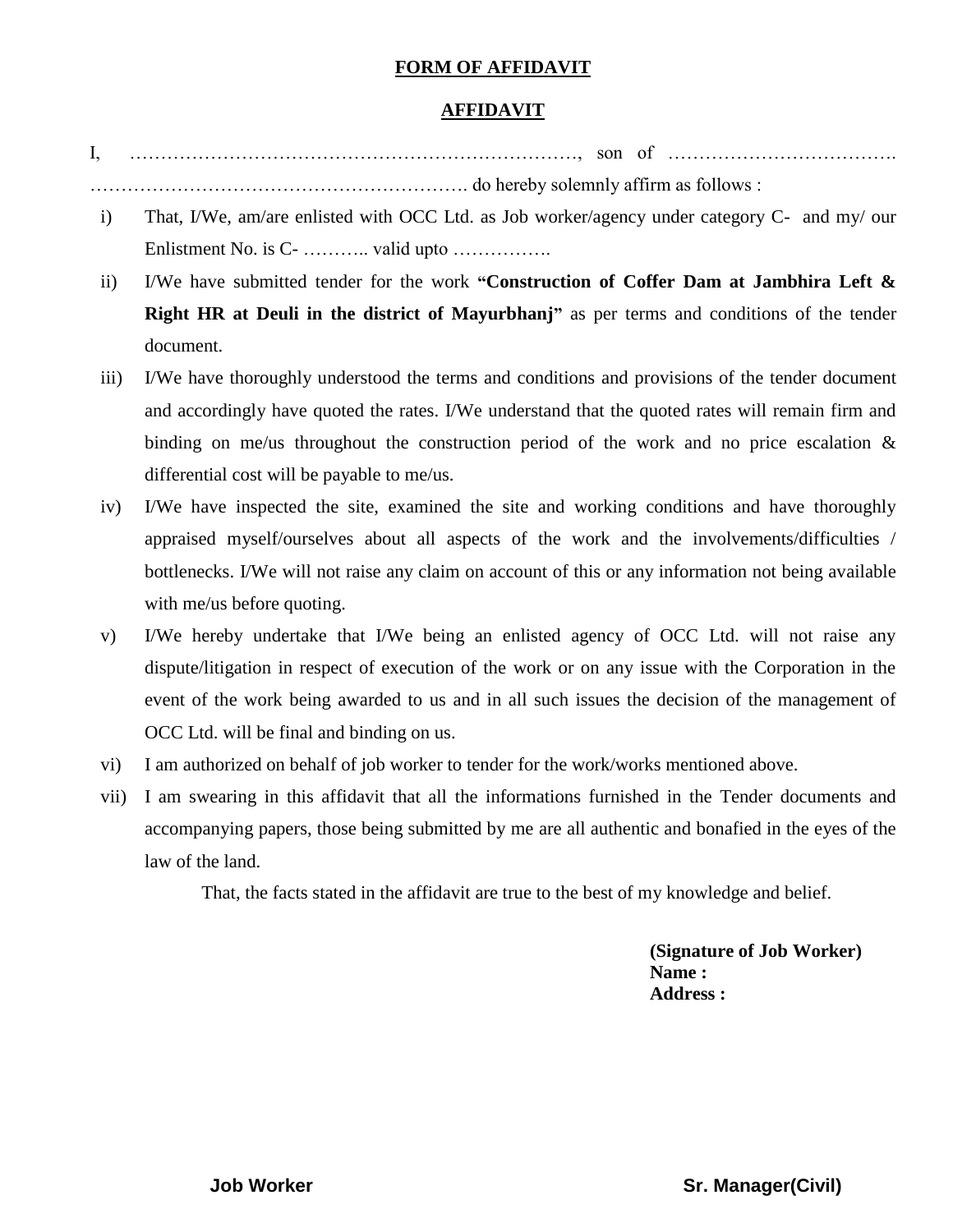## **GENERAL TERMS AND CONDITIONS**

#### **1. DEFINITIONS**

**(i) "CORPORATION"** means **"ODISHA CONSTRUCTION CORPORATION LTD. ("OCCL" in short)"** with registered office at Unit-8, Gopabandhu Nagar, Bhubaneswar – 751 012 (Odisha) represented through its Managing Director or any other officer as designated by the "Corporation" from time to time.

**(ii) "ENGINEER-IN-CHARGE"** means the engineer of the "Corporation" who will be in the charge of the work.

**(iii)** "JOB WORKER" means the enlisted person/firm/organization having men, machinery, materials etc. to execute the work satisfactorily as per scope indicated herein within stipulated period.

**(iv) "CLIENT"** means the State Govt. or Central Govt. organization or any individual from whom "OCCL" has received the work for execution.

#### **1. AGREEMENT**

The "Job worker" shall enter into an agreement with the "Engineer-in-Charge" in the format on requisite value of stamp paper prescribed for the purpose by the "Corporation" within a stipulated period to be specified by the "Engineer-in-Charge" failing which the EMD and ISD shall be forfeited. The work may be awarded in favour of some other agency at the discretion of the "Corporation".

#### **3. RATE**

The percentage rates quoted by the tenderer shall be valid for the full period of execution or till completion of work whichever is later. No escalation or price variation in whatsoever form shall be entertained.

The "Job worker" shall quote the rates percentage basis to complete the works as per specifications inclusive of all transportation, handling, loading, unloading, lift, delift, taxes, duties, levies, incidental expenses etc. that will be applicable on the work to be executed by him. No claim in this regard in whatsoever form shall be entertained.

#### **4. PAYMENT TERMS**

- (i) No advance, No price escalation and price adjustment shall be paid for the work. The rates shall remain firm throughout the agreement period.
- (ii) The payment to the "Job worker" shall be limited to the measurements taken and accepted by the client. The "Job worker" cannot raise any dispute over the measurements allowed by the "Engineer-in-Charge" for the purpose of payment.
- (iii) The Job worker will bear the full cost of rectification or replacement of works required as per direction of "Client" or "Engineer-in-Charge".
- (iv) Any penalty levied by "Client" on "OCCL" due to delay in work will be borne by the "Job worker" in full, if the "Job worker" is responsible for delay.

#### **5. INITIAL SECURITY DEPOSIT (ISD)**

The "Job worker" shall deposit Initial Security Deposit (ISD) at the rate of 2(Two) % of the work/agreement value on receipt of letter of intent of work within a period of 15 days from the date of issue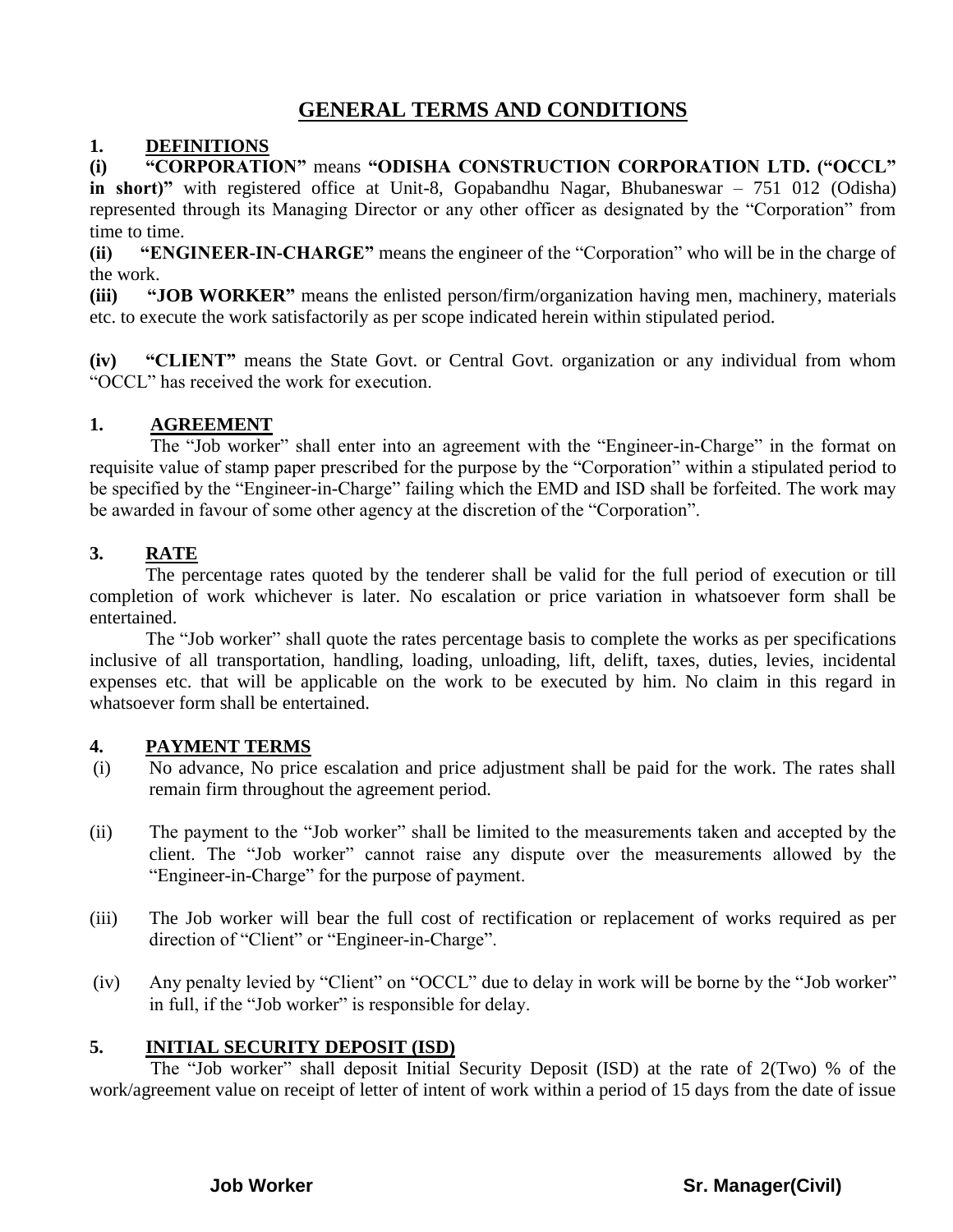but before execution of agreement. After receipt of the full ISD, the EMD received along with the tender shall be returned.

If the tenderer desires, the EMD can be converted to ISD and the balance amount of ISD has to be deposited. If the "Job worker" fails to deposit such initial security within the stipulated date, the EMD of the "Job worker" shall be forfeited and the work may be awarded in favour of some other agency at the discretion of the "Corporation".

#### **6. SECURITY DEPOSIT (SD)**

The Security Deposit (SD) at the rate of **3(Three) %** shall be deducted on the gross amount of each bill of the "Job worker". The security will be released after 12(Twelve) months of completion of the work or settlement of final bill of the "Job worker", whichever is later, if no defect in the work is noticed and material account as well as all disputes including compliance of labour rules, ESI rules etc. are settled.

#### **7. ADDITIONAL SECURITY DEPOSIT**

The "Engineer-in-Charge" may, if he feels it necessary can deduct and withhold from the bill of the "Job worker" a sum not exceeding 10% and not less than 5% of the gross value of work done as additional security deposit for the rectification of defective and/or unsatisfactory work.

The additional Security Deposit shall be deducted in addition to normal security deposit. Such defects shall be rectified by the "Job worker" within such period as the "Engineer-in-Charge" may fix-up and if the "Job worker" fails to rectify the defects within the specified period, this shall be rectified by the "Engineer-in-Charge" at the cost and risk of the "Job worker". The expenses so incurred in the rectification of the defective works and/or unsatisfactory work done by the "Job worker" shall be recovered from the bills or any other dues of the "Job worker" or otherwise as per law. In this connection, the decision of the "Engineer-in-Charge" shall be final and binding on the "Job worker". The additional security deposit shall be released in full, when the "Job worker" rectifies the defects in time at his cost.

#### **8. WITH HELD AMOUNT FOR EPF, FPF AND ESI DUES**

 $2(Two)$ % shall be deducted and kept withheld from R.A. bills of the "Job worker" towards EPF, FPF and ESI dues. If the "Job worker" produces either a clearance in support of deposit of EPF, FPF and ESI dues with the concerned authority within 3(Three) months from the end of each financial year then the above withheld amount shall be released. Otherwise, the "Corporation" shall deposit the same with Provident Fund Authority and ESI Authority. Defects, if any, shall be recovered from the "Job worker".

#### **9. INCOME TAX, GST, CESS OTHER TAXES, DUTIES, LEVIES ETC.**

(a) Income tax @ 1% to 2% or at the prevailing rate from time to time will be deducted from each bill of the "Job worker" and shall be deposited with Income Tax Authorities.

(b) T.D.S. on GST  $@ 2\%$  (1% towards SGST + 1% towards CGST) to be deducted on basic value of R.A. bill & deposited with concern Dept. by Corporation.

(c) Cess shall not be deducted from Job workers R/A bills as item rates excluding Cess has been approved in working estimate.

(d) Any other taxes, duties, royalties, levies etc. as applicable from time to time shall also be deducted.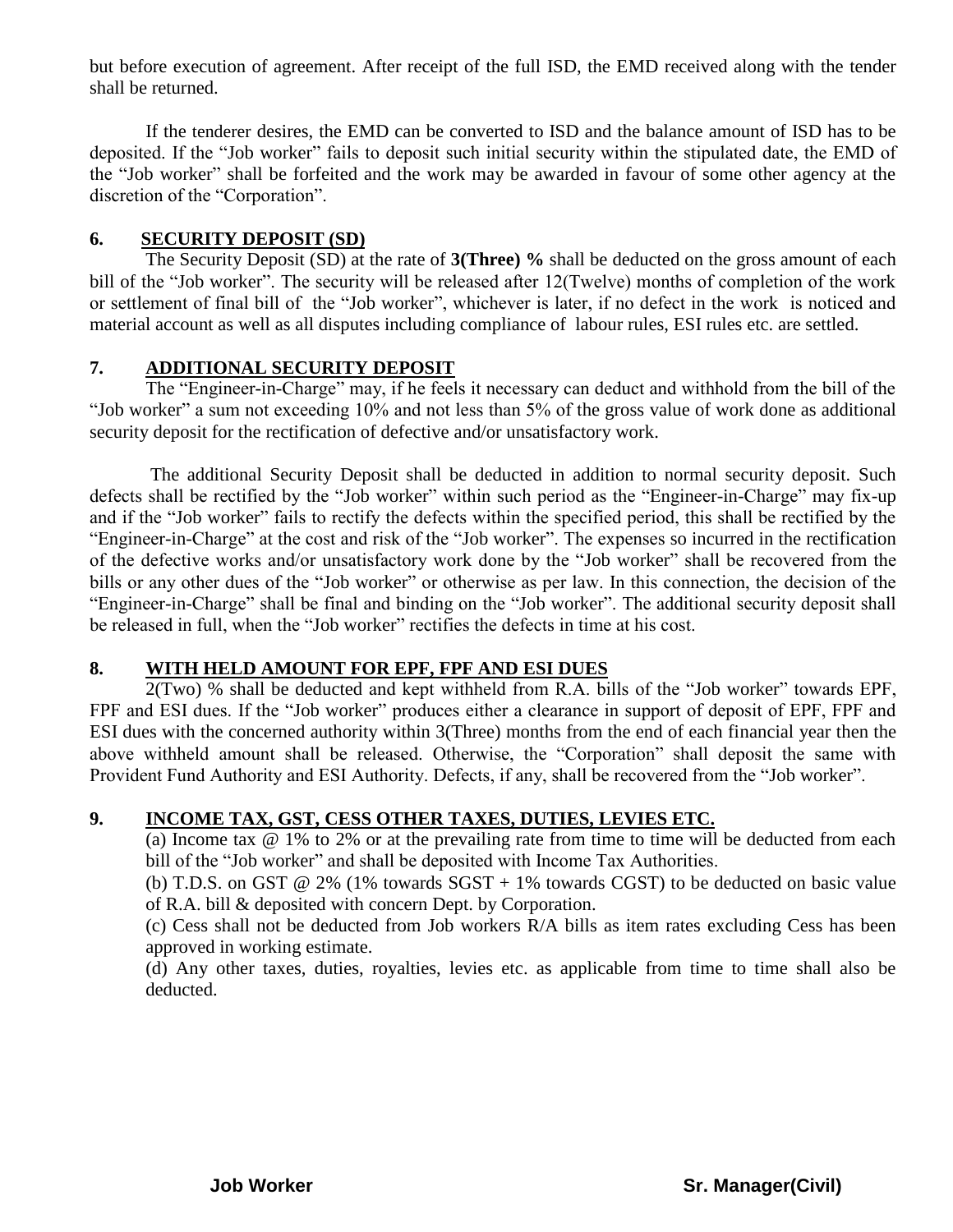#### **10. OPTIMUM USE OF MACHINERY, VEHICLES, EQUIPMENTS, TOOLS, TACKLES, CONSUMABLES AND STEEL MATERIALS**

The "Job worker" shall ensure optimum utilisation of the plants, machinery, equipments, tools, tackles, consumables, cement, steel materials etc. and shall not create any hindrance for others. The decision of the "Engineer-in-Charge" regarding the optimum requirement shall be final and binding on the "Job worker".

#### **11. RECORD OF MATERIALS, CONSUMABLES, MACHINERY, EQUIPMENTS, TOOLS, TACKLES ETC.**

The "Job worker" shall be responsible for maintaining the data and complete records of issue and consumption of materials and consumables as well as record of plants, machinery, equipments, tools, tackles, cement, steel materials etc. issued to him by the owner and "Corporation". The materials, plants, machinery, equipments, tools, tackles cement, steel materials etc. shall be issued as per requirement and availability only.

The materials supplied by the "Corporation" will be received by the "Job worker" from the "Corporation" store on submission of indent by the "Engineer-in-Charge". Transportation of materials to site of work and storage at site are the responsibility of the "Job worker".

The "Job worker" will keep an accurate record of "Corporation" materials and furnish the consumption statement of such materials. The surplus materials, if any, are to be returned to the "Corporation" store at his cost failing which, the cost of excess materials will be recovered from the dues of the "Job worker" @ 5(Five) times the issue rate of "OCCL" or market rate, whichever is higher.

The materials, if and when supplied by the "Job worker", shall be of the best and suitable quality as per specifications stipulated in the technical specifications and subject to approval of "Engineer-in-Charge"/"Client", whose decisions, as regards quality of the materials, shall be final.

#### **12. RETURN OF PLANTS, MACHINERY, EQUIPMENTS, TOOLS, TACKLES, MATERIALS, CONSUMABLES ETC.**

The plants, machinery, equipments, tools, tackles, excess cement, excess steel materials, excess consumables etc. of the "Corporation" are to be returned by the "Job worker" in good working condition after completion of the work/termination of the contract by the "Corporation". The "Corporation" may hire plants, machinery, equipments, tools, tackles etc. from the owner as well as outside for use in work. The same are also to be returned by the "Job worker" in acceptable good working condition with original fittings after completion of the work/termination of the contract by the "Corporation".

Any damage to/ by the plants, machinery, equipments, tools, tackles etc. during use by the "Job worker" shall be booked to the "Job worker" for recovery from his bills.

The balance unused/excess cement, steel materials, balance consumables etc. of the "Corporation", if any, shall be returned by the "Job worker" in good condition at specified places as per direction of the "Engineer-in-Charge" failing which the cost at 5(Five) times the market rate shall be deducted from the "Job worker".

#### **13. EMPTY CEMENT BAGS AND SCRAP STEEL MATERIALS/CUT PIECE RODS**

The cost of empty cement bags against cement issued by "OCCL" shall be deducted by "OCCL" from the bills/dues of the "Job worker" @ Rs.3.75 (Rupees three and paisa Seventy Five) only per bag.

The scrap steel materials/cut piece rods generated during execution of work out of steel materials issued by "OCCL" shall be the property of the "Corporation". It is the responsibility of the "Job worker" to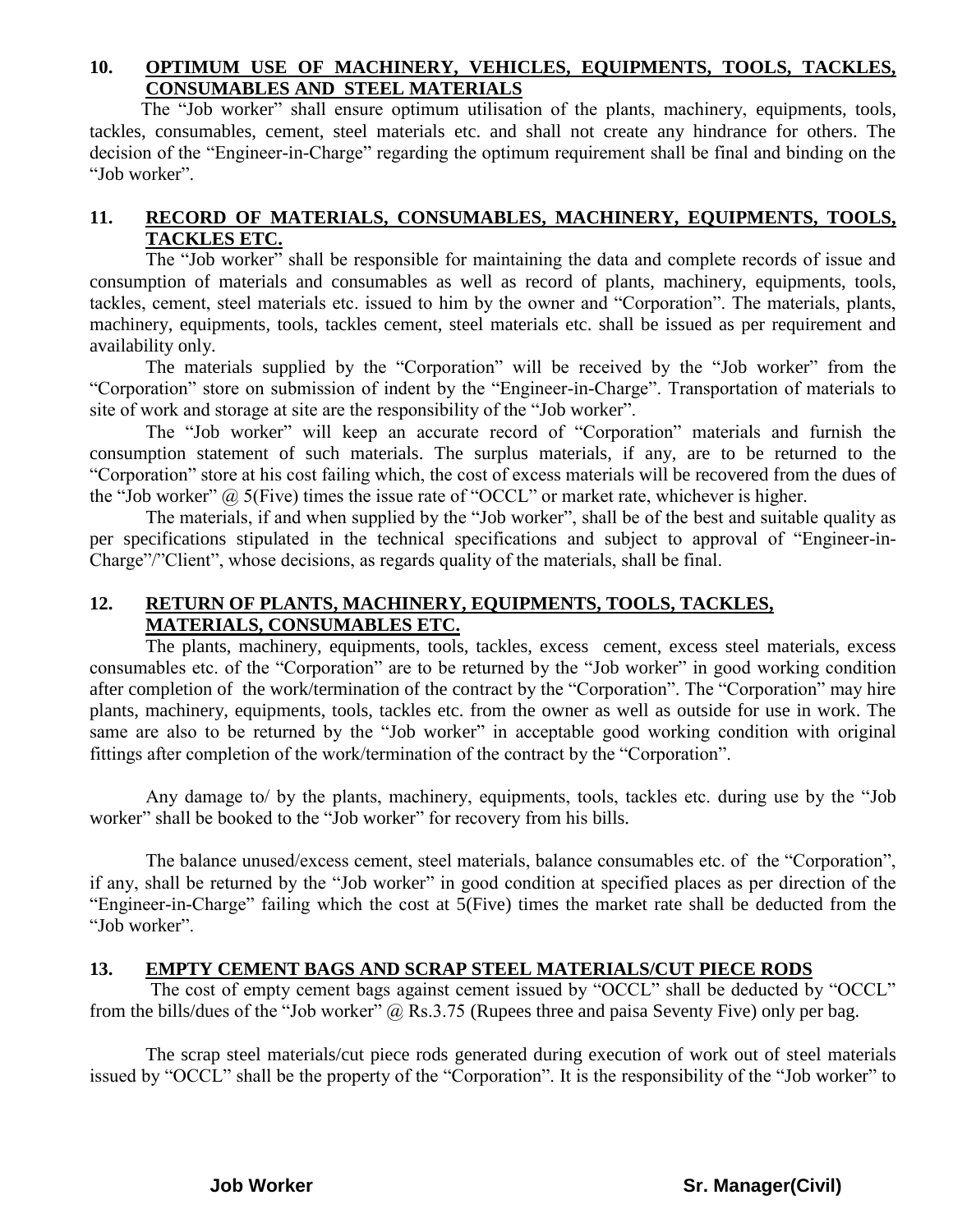collect and stack them at proper location/locations as per direction of the "Engineer-in-Charge". The "Job worker" shall be responsible for return of the same. An unaccounted loss of 0.5% shall be allowed. Balance has to be returned to the "Corporation". In case of non-return of the same, the cost as decided by the "Engineer-in-Charge" shall be recovered from the "Job worker".

#### **14. ELECTRICITY**

Electricity required for execution of work is to be arranged by the "Job worker" or the "Job worker" shall arrange generator for execution of works.

#### **15. MEASUREMENT OF WORK**

The quantity of work executed shall be measured and payment made once in a month or on completion of work or on termination of the agreement, when final measurement will be made and account will be adjusted accordingly. The decision of the "Engineer-in-Charge" regarding the rates, progress, measurement and quality of the work shall be final and binding on the "Job worker".

#### **16. INDIAN STANDARDS, DRAWINGS AND SPECIFICATIONS**

The work shall be carried with due diligence and in a workman like manner in accordance with relevant Bureau of Indian Standard specifications on the basis of latest approved drawings and technical specifications supplied by "Corporation" in absence of which as per the direction of "Engineer-in-Charge".

The technical specifications in the relevant agreement between the "Corporation" & owner and approved drawings & technical specifications issued by the owner & "Corporation" shall be the basis for execution of work under the agreement. In the absence of approved drawings and technical specifications, the direction of the "Engineer-in-Charge" shall be final and binding on the "Job worker".

The "Job worker" shall make arrangements to take copies of the approved drawings from the office of the "Engineer-in-Charge" for reference during execution of work.

#### **17. PAYMENT TO WORKMEN**

The "Job worker" should maintain job register and payment rolls of their workmen and get those checked by the "Engineer-in-Charge" or his authorised representative from time to time. The payment to the workers/ supervisory staff shall be made by the "Job worker" in the presence of the owner and/or "Engineer-in-Charge" or his authorised representative. The paid pay roll register shall be signed by the "Engineer-in-Charge" or his authorised representative as a token of disbursement. The copies of paid pay roll shall be submitted to the "Engineer-in-Charge" within a period of 7(Seven) days from the date of payment failing which no further payment to the "Job worker" shall be released.

#### **18. WORKMEN COMPENSATION**

In case of any loss due to accident arising during/in connection with execution of the contract, the "Job worker" will pay compensation to his workmen. The "Job worker" will be fully responsible for his workmen as per workmen"s compensation act and labour laws in force during entire period of execution of contract. In case, the "Job worker" fails to do so, the "Corporation" may pay the same and recover the same from the bills/ dues of the "Job worker".

#### **19. INFORMATION OF WORKMEN**

The "Job worker" will make his own arrangements for procurement of labour and shall furnish all information of workmen employed by him like name, father"s name, full permanent address, sex and age to the "Engineer-in-Charge" along with the pay.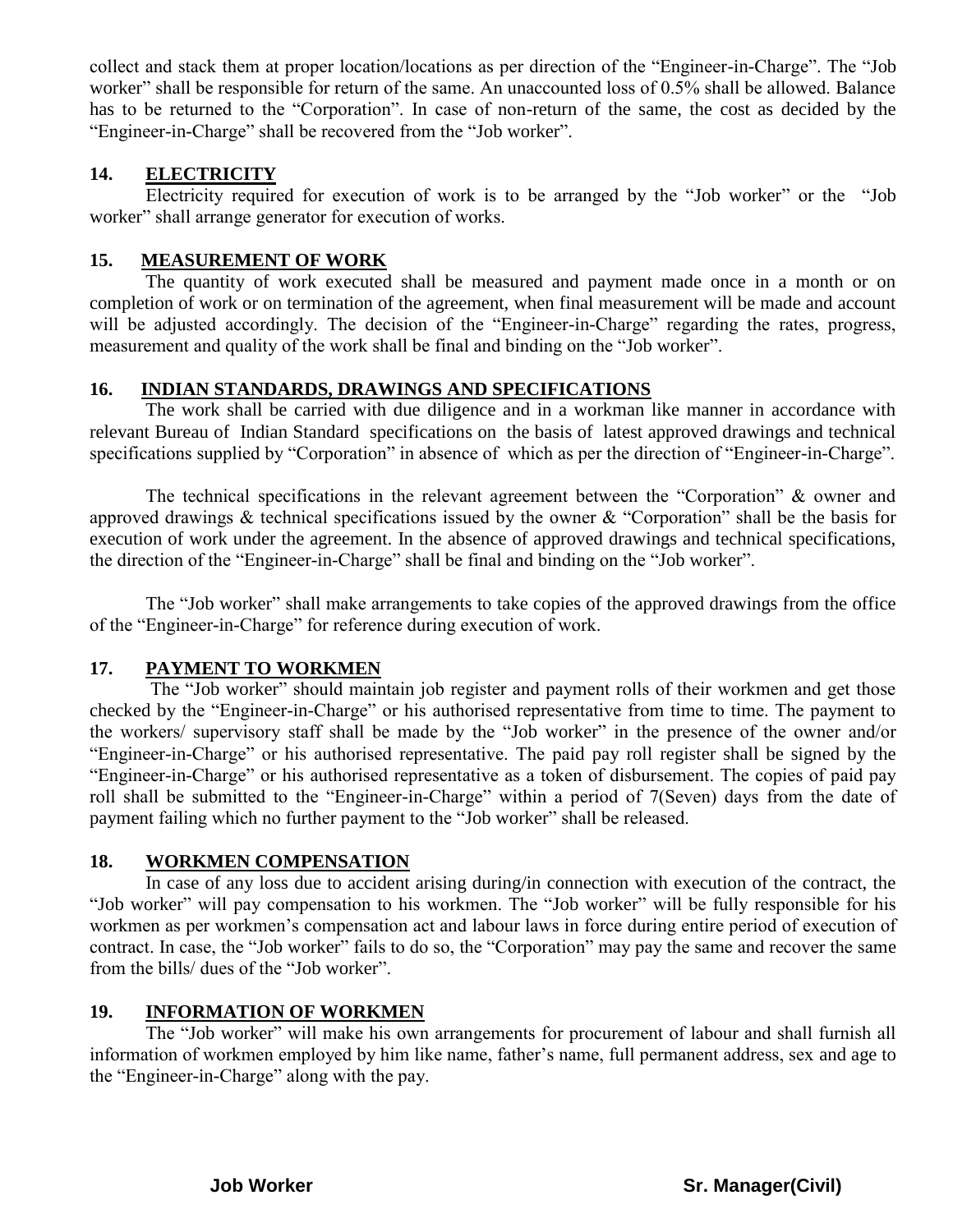#### **20. STATUTORY REQUIREMENTS**

The "Job worker" shall comply all statutory requirements applicable at site of work such as minimum wage act, labour act, factory act, workmen's compensation act, provident fund rules, employee's state insurance rules etc. A certificate to this effect shall be enclosed by the "Job worker" with each Running Account Bill for payment.

#### **21. MINIMUM AGE OF WORKMEN**

The "Job worker" shall not employ any person, who is below the age of 18(Eighteen) years or unfit for the quoted items. The "Engineer-in-Charge" shall have right to decide, whether any labour employed by the "Job worker" is below the age of 18(Eighteen) years or unfit and refuse to allow any labour, whom he decides to be below the age of 18 years or unfit for any other reason.

#### **22. LABOUR LICENCE**

The "Job worker" has to obtain valid labour licence and maintain all records at his own cost as per the conditions laid down in the labour rules in vogue and amended from time to time.

#### **23. MINIMUM WAGE ACT**

The "Job worker" shall pay wages of each labour at the rate not less than the wages as per Minimum Wages Act in force and as may be amended from time to time. The "Engineer-in-Charge" has the right to enquire into and decide on any complaint of the labourers relating to non-payment or less payment of wages to them and his decision will be final and binding on the "Job worker".

#### **24. NON-PAYMENT OF DUES OF LABOURERS**

If the "Job worker" fails to pay the dues o labourers engaged by him for this work in time, the same shall be paid by the "Engineer-in-Charge" directly to the deserving workers. The expenditure so incurred on account of non-payment or less payment shall be recovered from the bills or any other dues of the "Job worker".

#### **25. PROVIDENT FUND (PF)**

Employees Provident Fund., wherever applicable, shall be payable by the "Job worker" as per the Provident Fund Rules in force and shall keep the "Corporation" indemnified for it. He should get the registration number for this from the Regional Provident Fund Commissioner, Odisha. He shall produce the records in support of payment of EPF/FPF dues to the "Engineer-in-Charge" for check and record by the "Engineer-in-Charge".

#### **26. EMPLOYEES STATE INSURANCE SCHEME (ESI**)

The Employees State Insurance Scheme(ESI), wherever applicable, shall be payable by the "Job worker" as per the E.S.I. Rules in force and shall keep the "Corporation" indemnified for it. He should get the Registration Number for this from the E.S.I. Deptt., Odisha. He shall produce the records in support of payment of ESI dues to the "Engineer-in-Charge" for check and record.

#### **27. WORKMEN INSURANCE**

The workmen insurance shall be the responsibility of the "Job worker". He shall produce the records in support of workmen insurance to the "Engineer-in-Charge" for check and record.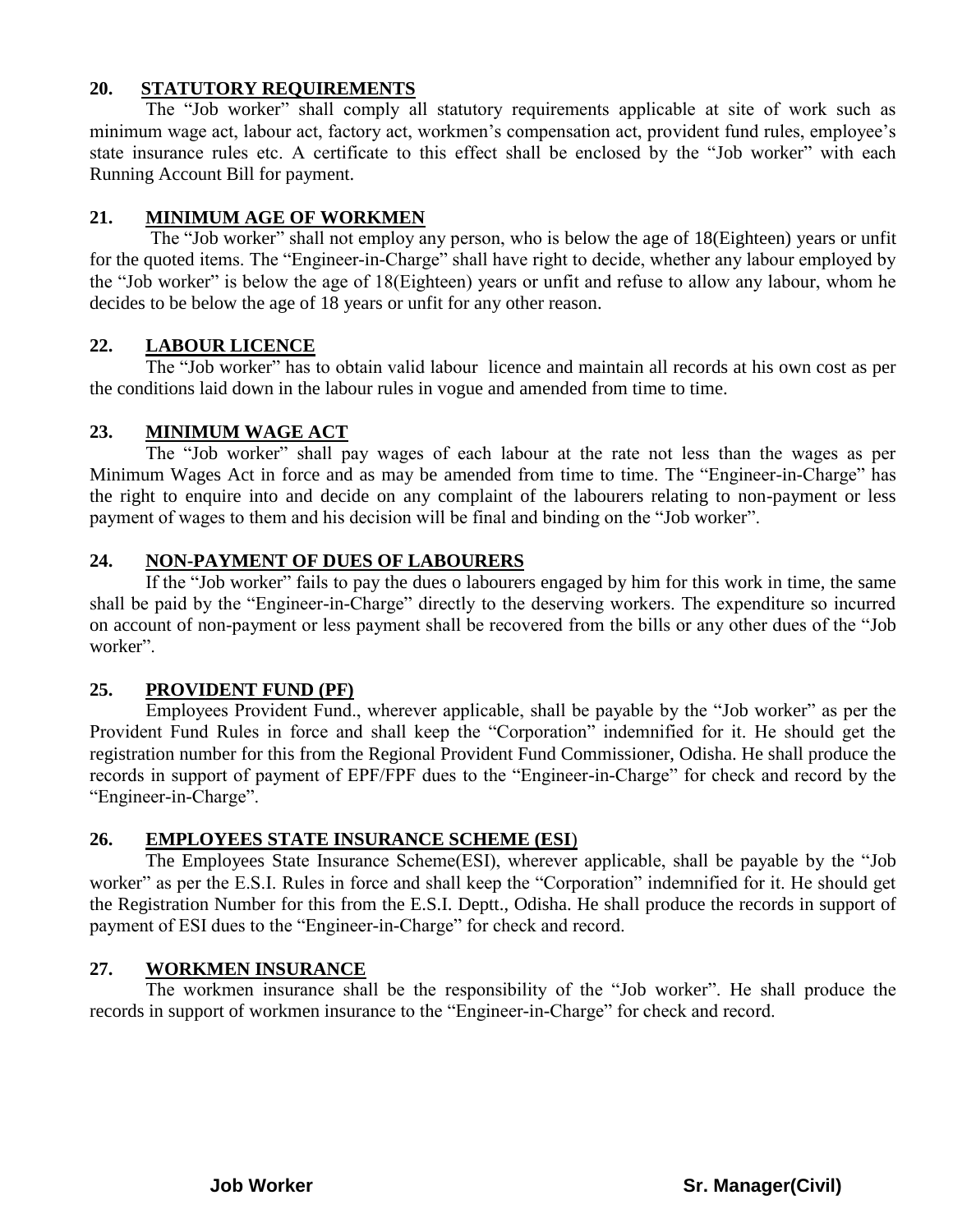#### **28. HUTMENTS/TEMPORARY ACCOMMODATION**

The "Job worker" has to arrange hutments/temporary accommodation for his own labourers/ workmen at the work site at his own cost.

#### **29. IDLE LABOUR**

"OCCL" will not be held responsible for idle labourers of the "Job worker" for any reason, whatsoever and no claim on this account will be entertained.

#### **30. WORKING IN SHIFTS**

If necessary, the "Job worker" may be asked to work in two(2) or 3(three) shifts. Normally, the work shall be executed in shifts. The "Job worker" may, if required, have to engage the workmen on overtime to complete the work in scheduled time. The overtime cost shall be borne by the "Job worker".

#### **31. CLAIMS AND LIABILITIES**

All claims/liabilities etc. arising out of Explosives act and labour laws shall be borne by the "Job worker" and he shall keep the "Corporation" indemnified against them and also in case of injuries or death of labourer(s) resulting from accidents during the execution of the work. In case the "Corporation" will have to pay for any such claims under Workmen's Compensation Act, the same shall be adjusted from the pending bills/dues of the "Job worker" or shall be recovered otherwise as per law from him.

#### **32. SAFETY**

The "Job worker" should abide by the safety laws and rules of statutory bodies, "Corporation" and owner as per directions of "Engineer-in-Charge" and Safety Officers inspecting from time to time.

#### **33. WATCH AND WARD**

The "Job worker" shall arrange watch and ward and safety of the site of work, constructed structures, machinery, vehicles, equipments, tools, tackles, consumables, cement, steel materials etc. of the "Corporation" and owner at his own cost.

#### **34. AUTHORISED PERSON**

The "Job worker" may in writing authorize his power of attorney holder or any other person to draw materials, avail facilities, and attend measurements etc. during the course of execution of work. All liabilities created by the authorised person of the "Job worker" by way of loss of materials drawn, amenities availed, unpaid wages created etc. shall be considered as the liabilities of the "Job worker" and such liabilities shall be made good by the "Job worker" or it shall be recovered from the bill/payment due to him.

#### **35. SPLITTING UP WORK**

The authority reserves the right to split up the work amongst various "Job workers" and increase or decrease the quantity of work mentioned in the tender document without assigning any reason thereof and no claim whatsoever will be entertained on this account. The quantity as per agreement may also increase or decrease as per actuals.

If "Corporation" desires, different agencies can be engaged at a single site of work for which each agency is to co-operate so that other agency does not face any difficulty in engagement of his machinery, equipments, vehicles etc.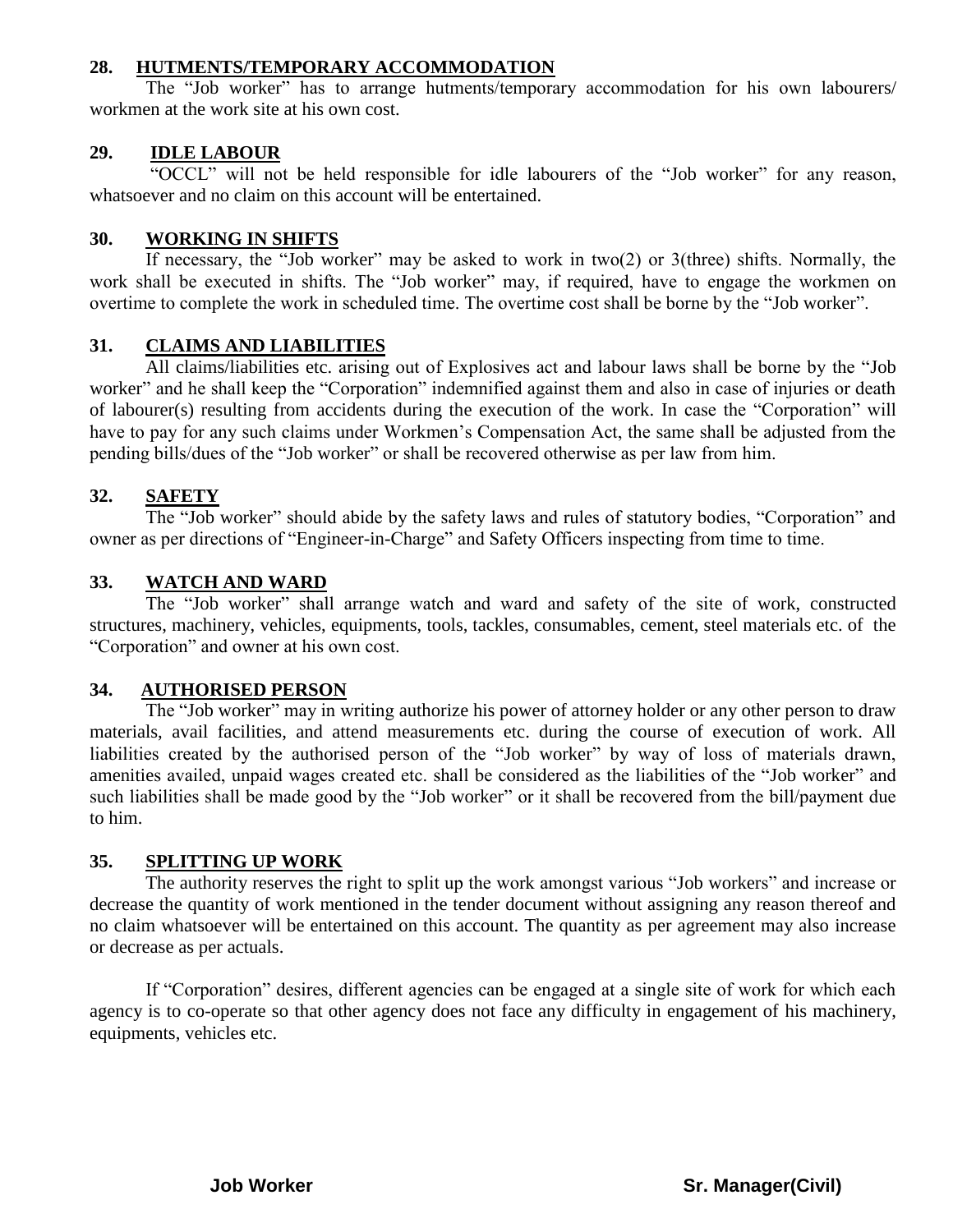#### **36. BREACH OF CONTRACT**

The ISD including EMD, SD and additional SD are liable to be forfeited in the event of breach of contract and the agreement shall be terminated. The dues of the "Corporation" including due of labourers/workmen and other statutory payable liabilities payable by the "Corporation" as principal employer shall be cleared by the "Job worker". The decision of the "Engineer-in-Charge" in this regard shall be final and binding on the "Job worker". The amount remaining as outstanding against the "Job worker" after adjustment of his dues shall be payable by him to "OCCL". If necessary, legal action may be taken for recovery of the dues of the "Corporation" including labour and statutory dues to be cleared by the "Corporation" as principal employer and "OCCL" reserves the right to recover the payable amount from the "Job worker" from works done by his under any other organization or from his properties.

#### **37. TERMINATION OF CONTRACT**

The "Engineer-in-Charge" may put an end to the agreement at his option at any time due to (a) Bad workmanship (b) Dis-proportionate progress (c) Non-compliance of labour rules or (d) Any other reason. The decision of the "Engineer-in-Charge" is final in this respect and no claim on this account will be entertained. "OCCL" also reserves the right to take ex-parte measurements, if the "Job worker" does not co-operate in taking final measurements after termination of contract.

#### **38. RESPONSIBILITY OF JOB WORKER**

The work shall be completed by the "Job worker" in all respect within the stipulated period of completion and the responsibility of the "Job worker" shall cease only, when the items are fully accepted by the owner after erection at project site.

#### **39. PROGRESS OF WORK AND PENALTY**

The "Job worker" will achieve the desired progress as per programme.. If the "Job worker" fails to achieve the contracted quantity every month as per programme, penalty at the following rates shall be imposed.

| <b>Sl. No.</b> | Failure percentage( $\%$ )                | Penalty percentage $\%$ )                                                                                                                                                                                                                                                                                                               |  |  |
|----------------|-------------------------------------------|-----------------------------------------------------------------------------------------------------------------------------------------------------------------------------------------------------------------------------------------------------------------------------------------------------------------------------------------|--|--|
| (i)            | Less than $10(Ten)\%$                     | 1(One)% of value of defaulted quantity                                                                                                                                                                                                                                                                                                  |  |  |
| (ii)           | Above $10$ (Ten)% and upto $20$ (Twenty)% | $2$ (Two)% of value of defaulted quantity                                                                                                                                                                                                                                                                                               |  |  |
| (iii)          | Above 20(Twenty)% and upto 30(Thirty)%    | 5(Five)% of value of defaulted quantity                                                                                                                                                                                                                                                                                                 |  |  |
| (iv)           | Above 30(Thirty)%                         | To be asked to demobilise with penalty<br>equivalent to 10(Ten)% of value of<br>defaulted quantity. The "Engineer-in-<br>Charge" will off-load the work and get the<br>work done through any other agency or of<br>its own at the risk and cost of the "Job<br>worker". No claim will be allowed to the<br>"Job worker" in this regard. |  |  |

#### **40. REJECTION DUE TO BAD WORKMANSHIP**

The rejection due to bad workmanship shall be charged to the "Job worker" at a cost of rejected items plus 20(Twenty) %.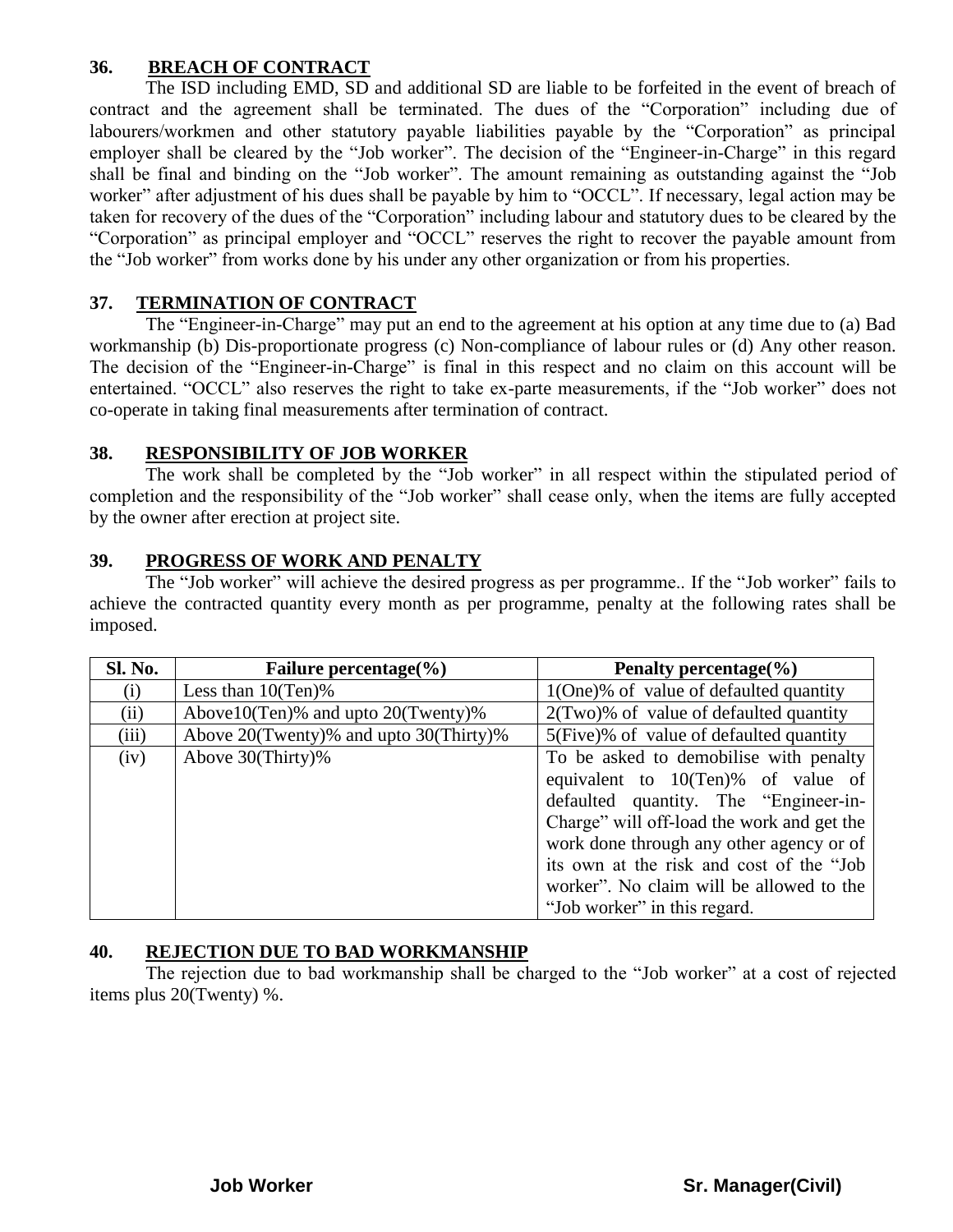#### **41. TESTING OF WELDERS AND OTHER SKILLED/SEMI-SKILLED WORKMEN**

The qualification test of welders and other skilled/semi-skilled workmen may be conducted at site by the "Engineer-in-Charge" and only qualified welders and other skilled/semi-skilled workmen shall be deployed for the work. The cost of testing shall be borne by the respective "Job worker".

#### **42. QUALITY ASSURANCE AND QUALITY CONTROL**

Quality Assurance/Quality Control Plan shall be prepared before commencement of site activities and shall be followed maintaining stage-wise up-to-date record of the work.

#### **43. SITE VISIT**

The "Job worker", interested to participate in the tender, should visit the site of work and get himself acquainted with site conditions and quoted work before submitting the tender.

#### **44. DEVIATION OF PROVISIONS IN AGREEMENT**

The "Job worker" will not vary or deviate from the provisions in the agreement without obtaining prior permission in writing from the "Corporation".

#### **45. RIGHT OF THE "CORPORATION"**

The "Corporation" reserves the right to cancel a particular tender call or all tender calls without assigning any reason thereof. The items can be splitted among two or more bidders at any stage. The offer of any tenderer or all may be cancelled without assigning any reason thereof. The requirement shown in any tender call notice are only indicative and may vary.

#### **46. APPROACH ROAD, HAUL ROAD ETC.**

The approach road, haul road etc. if required, at site of work are to be constructed and maintained by the "Job worker" at his cost.

#### **47. SUB-LETTING**

.

The work under any agreement shall not be assigned or sublet to anybody by the "Job worker". If the "Job worker" shall assign or sublet or attempt to do so, the "Engineer-in-Charge" shall terminate the agreement and shall get the work done through any other agency or of its own at the risk and cost of the "Job worker". No claim will be allowed to the "Job worker" in this regard. "OCCL" reserves the right to have access also to units of the "Job worker" to verify, if works are actually executed by him.

#### **48. EXECUTION OF EXTRA ITEMS AND EXTRA QUANTITIES**

All extra items are to be executed by the "Job worker" at current schedule of rates. All extra quantities are to be executed at agreement rates. If required, the "Job worker" has to furnish the working analysis as per actual to arrive at the extra items rates.

#### **49. FORCE MAJEURE:**

Neither party shall be liable to the other for any loss or damage occasioned by or arising out of acts of God such as unprecedented flood, volcanic eruption, earthquake or other convulsion of nature and other acts such as but not restricted to invasion, the act of foreign countries, hostilities, or war-like operations before or after declaration of war, rebellion, military or unrobed power which prevent performance of the contract and which could not be foreseen or avoided by a prudent person.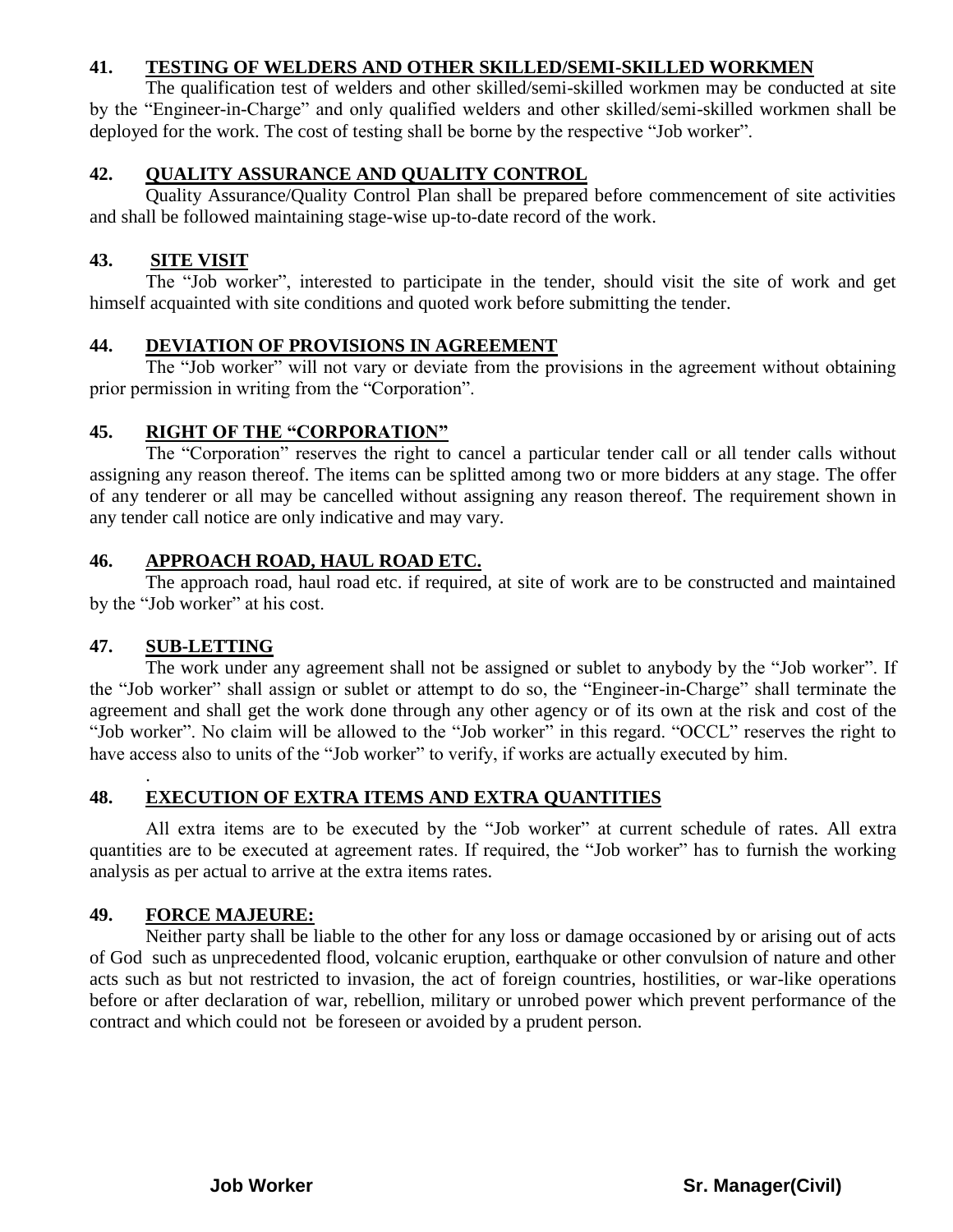#### **50. JURISDICTION**

For all liabilities created under the various contractual obligations/impositions under this agreement, the "Job worker" undertakes not to raise any dispute or litigations in connection there with and shall make all endeavors to resolve all disputes amicably through conciliation and in all such cases, the decision of the Managing Director, "OCCL" shall be final and binding on the "Corporation" as well as on the "Job worker" failing which all such disputes arising out of the agreement shall be subject to jurisdiction of Hon"ble High Court of Odisha at Cuttack and their sub-ordinate courts at Bhubaneswar only. Both the parties agree by mutual consent that any dispute relating to this agreement is barred from arbitration.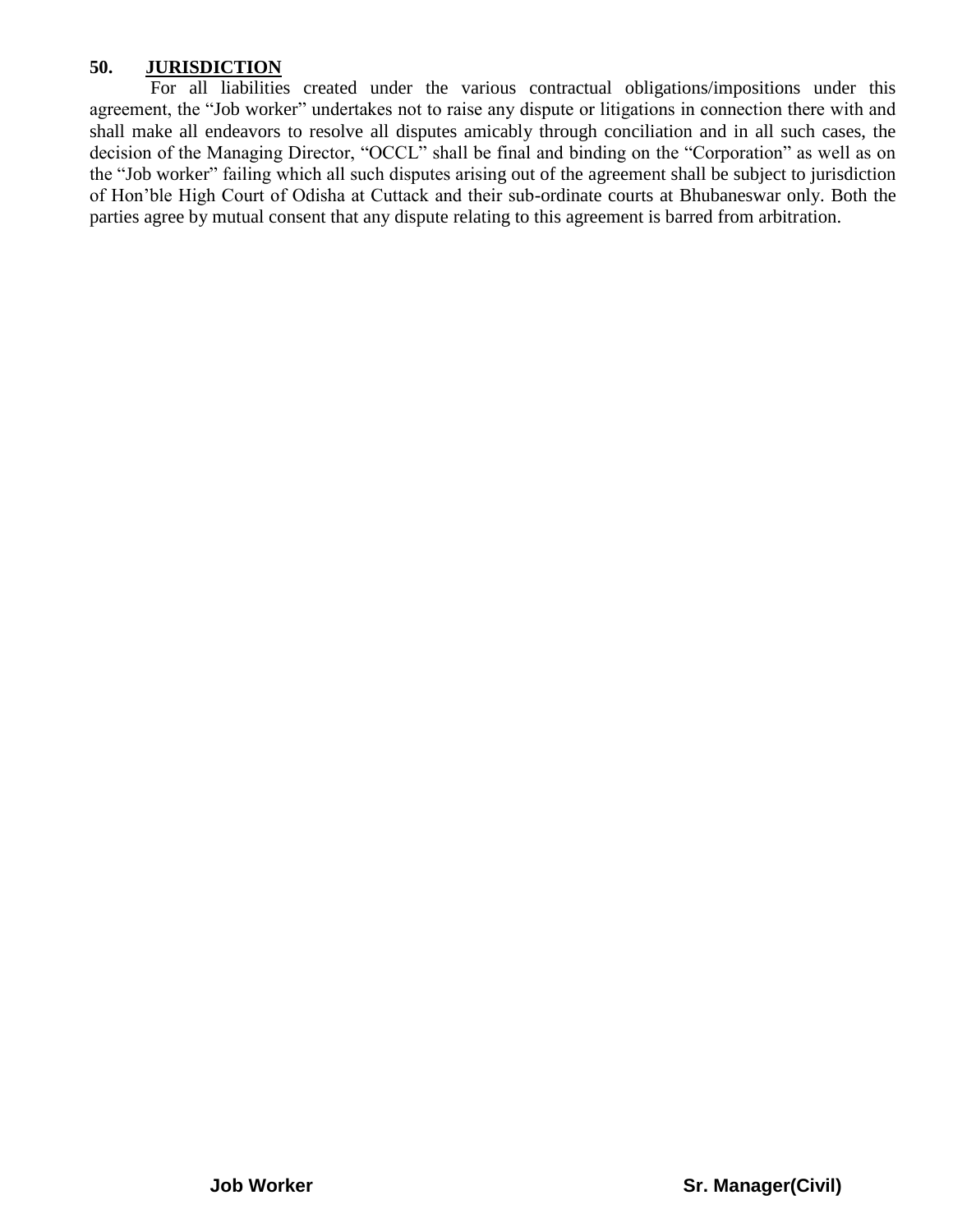## **SPECIAL TERMS & CONDITIONS**

- 1 The Job workers are required to inspect the site and satisfy themselves regarding availability of land for the work and other facilities for execution of same. It may be noted that, he is to complete the work within the time specified. Extension of time may be allowed if necessary. If the Job worker fails to complete the work within the scheduled time or leaves the work in complete, he will have no claim on the work so executed and in this matter the decision of the Engineer-in-Charge of the Corporation is final & binding.
- 2 The work has to be executed confirming to ISI / MoRT&H standards and specifications.
- 3 The contract price will be inclusive of all ancillary works /jobs e.g. approach road to work site, desilting, gangways, chutes, ramps, ladders, scaffolding and any other such works, which will not be measured but are necessary for carrying out the proposed construction. No extra payments will be made to the job worker for such ancillary works/jobs.
- 4 The job worker will be fully responsible for the safety of the work, property and workmen. The job worker will provide proper insurance cover for the work and property against any damage due to accidents, construction, natural calamities or otherwise from the date of commencement till the end of defect liability period and also insurance cover against possible accidents and personal injuries to workers and workmen during the period of construction.
- 5 The job worker's rates will be inclusive of cost of all the materials (except Cement & Reinforcement)  $\&$ hire running charges of machinery which will be procured and utilized by him as per the directions of the Engineer-in-charge and adhering to the work programme. In case, any hire machinery/ material is procured / purchased by OCC Ltd. and the same is handed over to the job worker for utilization in the work, the cost of such material(s) inclusive of cost of transportation and handling charges thereof will be recovered / deducted from the bills / dues of the job worker as per approve rate of corporation. The cement & reinforcement to be supplied by corporation at one point of work site but storage & watch ward will be borne by the Job worker.
- 6 During execution of the work, if it is required to carry out any extra item of work not provided in the BOQ the same will be executed by the job worker as per the directions of the Engineer-in-charge. The item(s) of work will be paid to the Job worker at schedule of rate for actual execution and the same will be binding on the Job worker.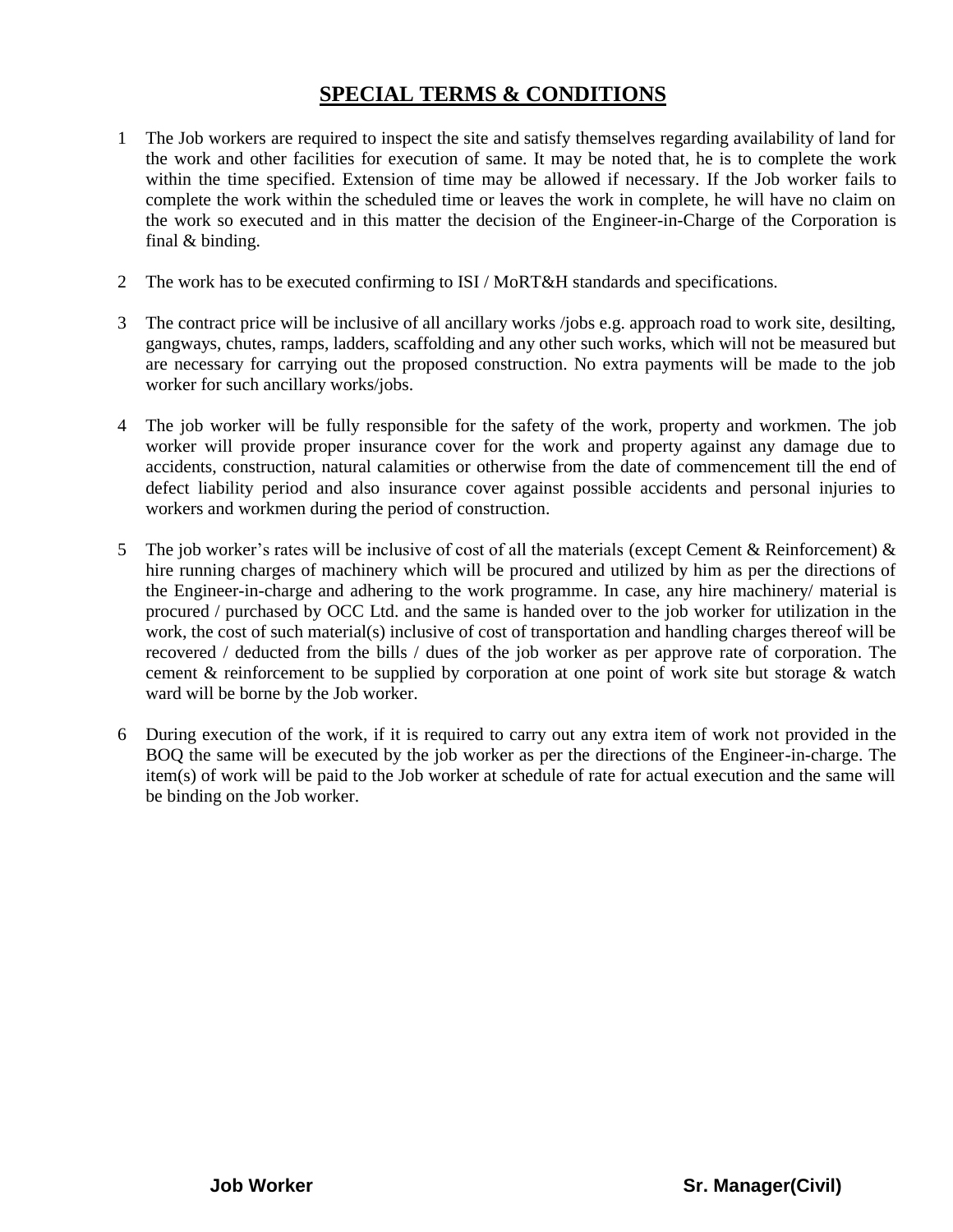#### **1. BRIEF NOTES ON WORK**

#### **1.1. Work details-**

- **1.1.1.** Estimated cost of work- **Rs.18.22 (Excluding GST @ 12%)**
- **1.1.2.** Time period for completion of work- **02 (Tw0) Months**.
- **1.1.3.** Defect liability period- **One Year**.
- **1.1.4.** Place of work– **Jambhira Dam at Deuli in the district of Mayurbhanj.**
- **1.1.5.** Scope of work- The work broadly comprises of the followings
	- **1.1.5.1.** Construction of coffer dam using suitable earth from borrow area
	- **1.1.5.2.** Provision of bamboo piling at the toe of coffer dam
	- **1.1.5.3.** Provision of placing sand bag along the slope of coffer dam
- **1.2. Work Program-** The successful bidder shall have to submit the work program at the time of execution of the Agreement. The work program shall be a part of the Agreement.
- **1.3. Execution of Agreement-** After acceptance of offer LOA (Letter of Acceptance) shall be issued to deposit ISD. Soon after deposit of ISD agreement (OCCL Works Contract Agreement) shall be executed in non-judicial stamp paper of value INR 100/-. The successful bidder has to purchase the non-judicial stamp paper for execution of agreement. In case of failure, the ISD deposited shall be forfeited.
- **1.4. Defect Liability Period-** The defect liability period shall as specified at clause 1.1.3 Within the defect liability period if any defect in work arises due to bad workmanship or poor quality of materials used, then that defect is to be replaced/ repaired by the Job Worker at his own cost.

#### **1.5. Tools, Plants and Equipments**

The Bidder shall have to arrange at his own cost all required tools and plants for successful execution of the work in all respect. The rates quoted by the Bidder should be inclusive of all the above expenses including running and maintenance charges, cost of consumables, etc. But excluding cost of cement & reinforcement steel.

#### **1.6. Site condition & availability of material-**

The bidder should inspect the site of proposed work as well as the quarries before quoting his rates to ascertain the site condition, availability of materials, availability of manpower and food stuffs etc. After ascertaining all the above the bidder should quote the rate. In every case the materials must comply with the relevant specification and sample of materials in sealed bag may be submitted for approval of the EIC before starting of the work. In no case extra payment shall be made beyond quoted/ negotiated rate.

#### **1.7. Approved make / brand of materials:**

The Bidder shall have to mobilize the materials for use in the work as per the following approved brand of materials. There should not be any deviation to it unless and otherwise specifically mentioned in the specifications in the tender schedule / agreement.

#### **1.7.1. Bitumen:** IOCL / BPCL/ HPCL

All other materials are to be used as per the specifications of BOQ

**1.8. Statutory approval:** It is the responsibility of the successful bidder to get the electrical installation approved after execution of the work by the respective statutory authority.

#### **1.9. Extraneous Condition-**

The tender containing extraneous conditions not covered by the NIT or Bid document are liable for rejection.

> Sd/- Senior Manager (Civil)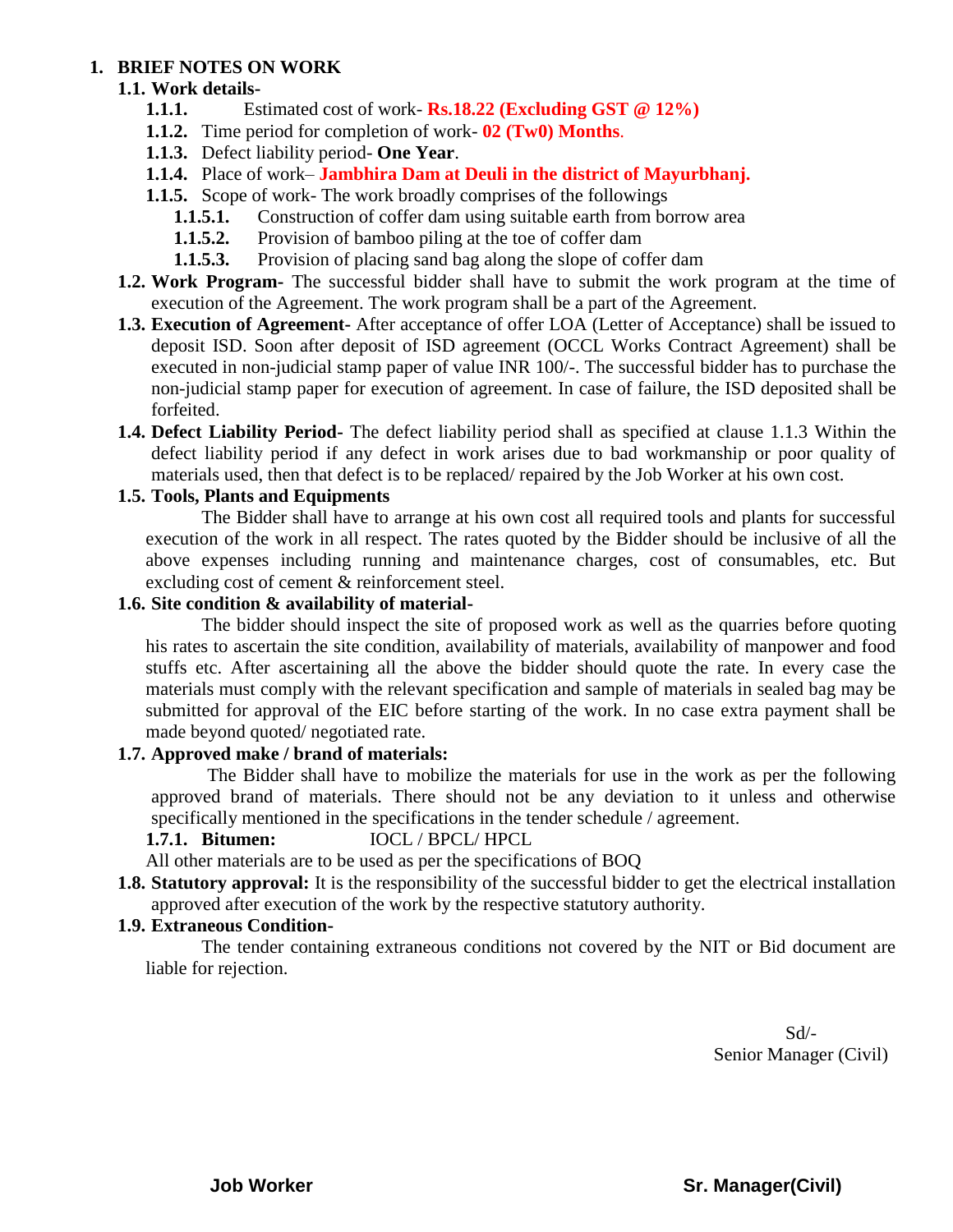#### **2. SCOPE OF WORK**

#### **2.1. Work to be executed in accordance with specification, drawing & order:**

The Job Worker shall execute the whole and every part of the work in the most substantial and workman like manner with respect to both materials and workmanship strictly in accordance to the specifications of the agreement. The Job Worker shall also confirm fully and exactly to the designs, drawings, and instructions in writing relating to the work signed by EIC and kept in his office and to which the Job Worker shall be entitled to have access at such office for the purpose of inspection during office hours. The Job Worker shall, if he so requires, be entitled at his own expense to make or cause to be made copies of all such specifications, designs, drawings and instructions as aforesaid.

#### **2.2. Obligation for completion of the work:**

- **2.2.1.** It shall be the responsibility of the Job Worker to procure/ arrange all materials required for the work excluding procurement of steel, cement etc. (to be approved by the Engineer-incharge) from the market at his cost and complete the work within the stipulated time of completion as per accepted agreement. At no stage difficulty or obstacle for procurement of materials due to any reasons whatsoever shall be entertained by the department nor any plea for extension of time or compensation/claim to this effect shall be entertained on account of the above. The safe custody of the materials issued by OCCL or procured by the Job Worker will be sole responsibility of the Job Worker. All incidental expenses like transport, storage, handling of materials either issued by OCCL or procured by Job Worker for use in the work or any other expenditure relating to same shall be borne by the Job Worker.
- **2.2.2.** If the Job Worker backs out from the offer/ work before acceptance or during execution of the work on the pretext of non availability of materials then action shall be taken for forfeiture of all securities like EMD, ISD, SD and APS if any as per the provision at different clauses.

#### **2.3. Job Worker to supply all Tools, Plant, ladder, scaffolding etc.**

- **2.3.1.** The Job Worker shall supply at his own cost all tools, plant, appliances like pumps, vibrator, concrete mixture, road roller, water tanker and machineries, equipments, scaffolding etc. for execution of the work. This may be for the original, altered or substituted work. Any temporary work need to be executed for execution of the original work may be done by the Job Worker at his own expense.
- **2.3.2.** The Job Worker shall also supply the requisite number of persons with the means and materials necessary for the purpose of setting out works, counting, weighing and assisting in the measurement or examination at any time and from time to time for the work. Failing to do so, the same may be provided by the EIC at the expenses of the Job Worker and the expenses may be deducted from any money due to the Job Worker under the contract or from his Security Deposit.
- **2.3.3.** The Job Worker shall also provide all necessary fencing and lights required to protect the public from accident. The Job Worker shall be bound to bear the expenses of the defense of every suit, action or other proceedings of law that may be brought by any person for injury sustained owing to neglect of the above precautions and to pay any damages and cost of which may be awarded in any such suit, action or proceedings to any such person or which may with the consent of the Job Worker be paid to compromise any claim by any such person.

#### **2.4. Materials to be supplied by the Job Worker/ supplied to the Job Worker:**

OCCL shall not supply any materials except cement & reinforce steel to the Job Worker. The Job Worker has to mobilize all materials to execute the work as per the specification in the bid document/ agreement at his own cost including water. In case any materials are supplied to the Job Worker by OCCL then the materials so supplied shall remain absolute property of OCCL and the Job Worker shall not remove the materials from site on any account. The Job Worker shall keep his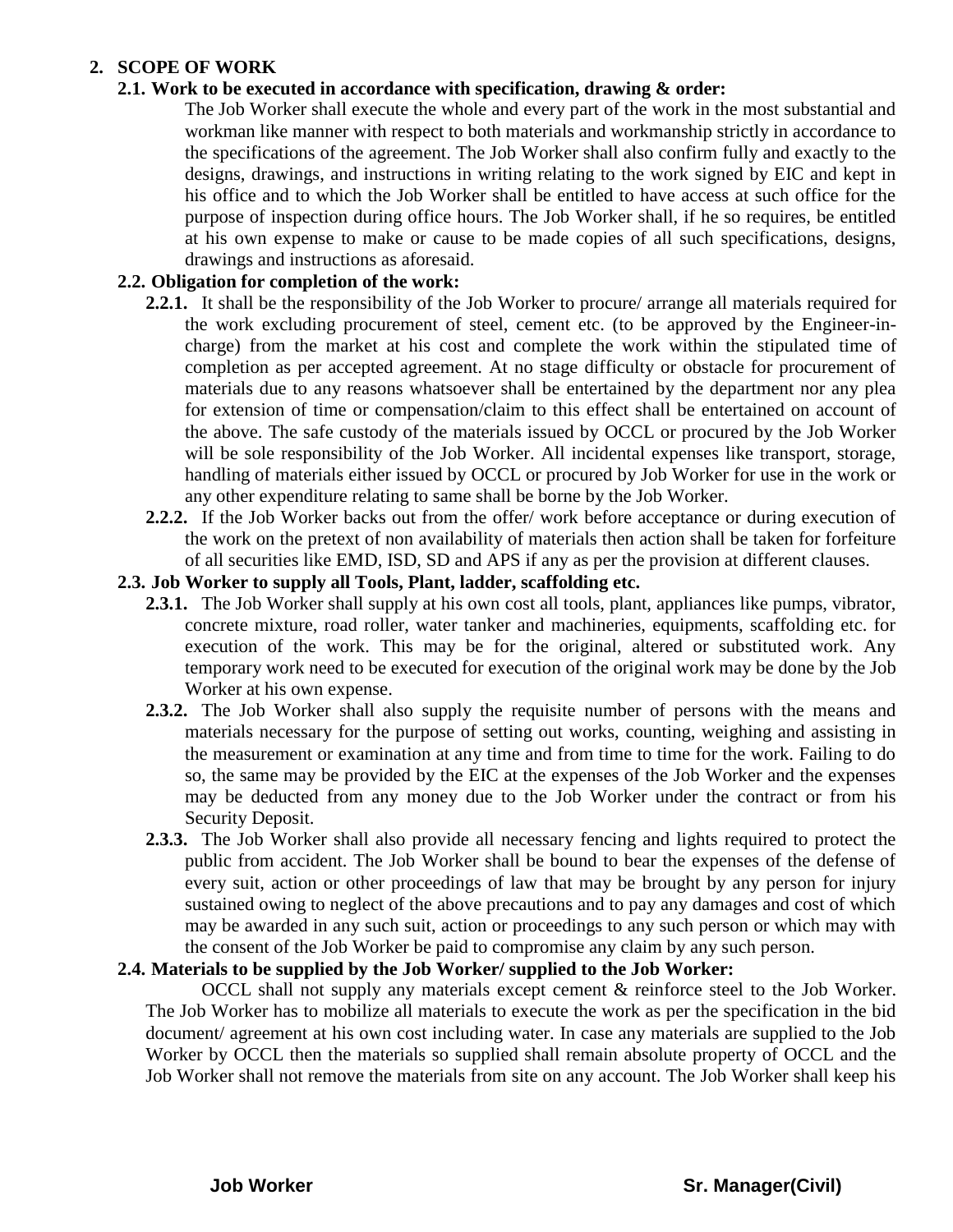store open for inspection of such materials by EIC or his subordinate. If the Job Worker removes any materials or stock so supplied to him from the site of the work in contravention of the provision of this clause with a view to dispose of the same dishonestly, he shall in addition to any other liability civil or criminal, arising out of this contract be liable to pay a penalty equivalent to five times the price of the said materials or stock according to the stipulated rate. The penalty so imposed shall be recoverable from any sum due at that time or at any time thereafter may become due to the Job Worker or from his security deposit. If such supply of materials is recoverable, then the cost plus 17.5% towards other charges shall be deducted from respective R/A Bill or Final Bill.

#### **2.5. Work to be made open for inspection:**

- **2.5.1.** All work in course of execution or executed in pursuance of the contract shall at all times be opened for inspection and supervision of the EIC and his subordinate. The Job Worker or his responsible agent duly accredited in writing shall at all times be present during inspection in working hours and at all other times with prior notice to receive orders and instruction. The Job Worker has to make all arrangements to assess the work front for inspection or measurement. Orders given to the Job Worker"s agent shall be considered to have the same force as if they had been given to the Job Worker himself.
- **2.5.2.** The EIC or his subordinate Engineer will have the right to inspect the scaffolding and centering made for the work and can reject partly or fully such structure if found defective in their opinion.

#### **2.6. Notice to be given before work is covered up:**

The Job Worker shall give at least five days notice in writing to the EIC or his subordinate in charge of the work before covering up or otherwise placing beyond the reach of measurement any work in order that the same may be measured and correct dimension thereof be taken before the same is so covered up or placed beyond the reach of measurement. If any work shall be covered up or placed beyond the reach of measurement without such notice then same shall be uncovered at the Job Worker"s expense, or in default thereof no payment shall be made for such unmeasured work.

#### **2.7. Liable for damage done and imperfection made:**

- **2.7.1.** If the Job Worker or his people break, deface, injure or destroy any part of a building in which they may be working or any adjacent building, road, fence, enclosure of grass land or cultivated ground on which the work or any part of it is being executed, the Job Worker shall make the same good at his own expense.
- **2.7.2.** If any damage shall happen to the work while in progress from any cause whatsoever or any imperfection become apparent in it within defect liability period from the date of final certificate of its completion, the Job Worker shall make the same good at his own expense.
- **2.7.3.** In both the cases if the agency fails to make good the same, the cost there to shall be recovered from any payment due to Job Worker including SD and ISD.

#### **2.8. Engagement of Labourers, Workers.**

The Job Worker shall have to engage required workers of different categories like unskilled, semi-skilled, skilled, and highly skilled manpower for execution of work. The workers should be capable and experienced to execute the work with proper workmanship and quality. The Job Worker shall adhere to all labour laws of Govt. of Odisha applicable to the work.

#### **2.9. Quality Control:**

**2.9.1.** OMC for whom corporation is working may engage third party consultant for quality testing of construction materials or any work component of work to ensure quality. In the test report, if the result deviates from approved specification, the Job Worker has to take action to replace the material / work at his own cost. In all other works the quality is to be ensured with respect to manufacturer"s specification/ brand and any specialized testing if so required to be done by OCCL.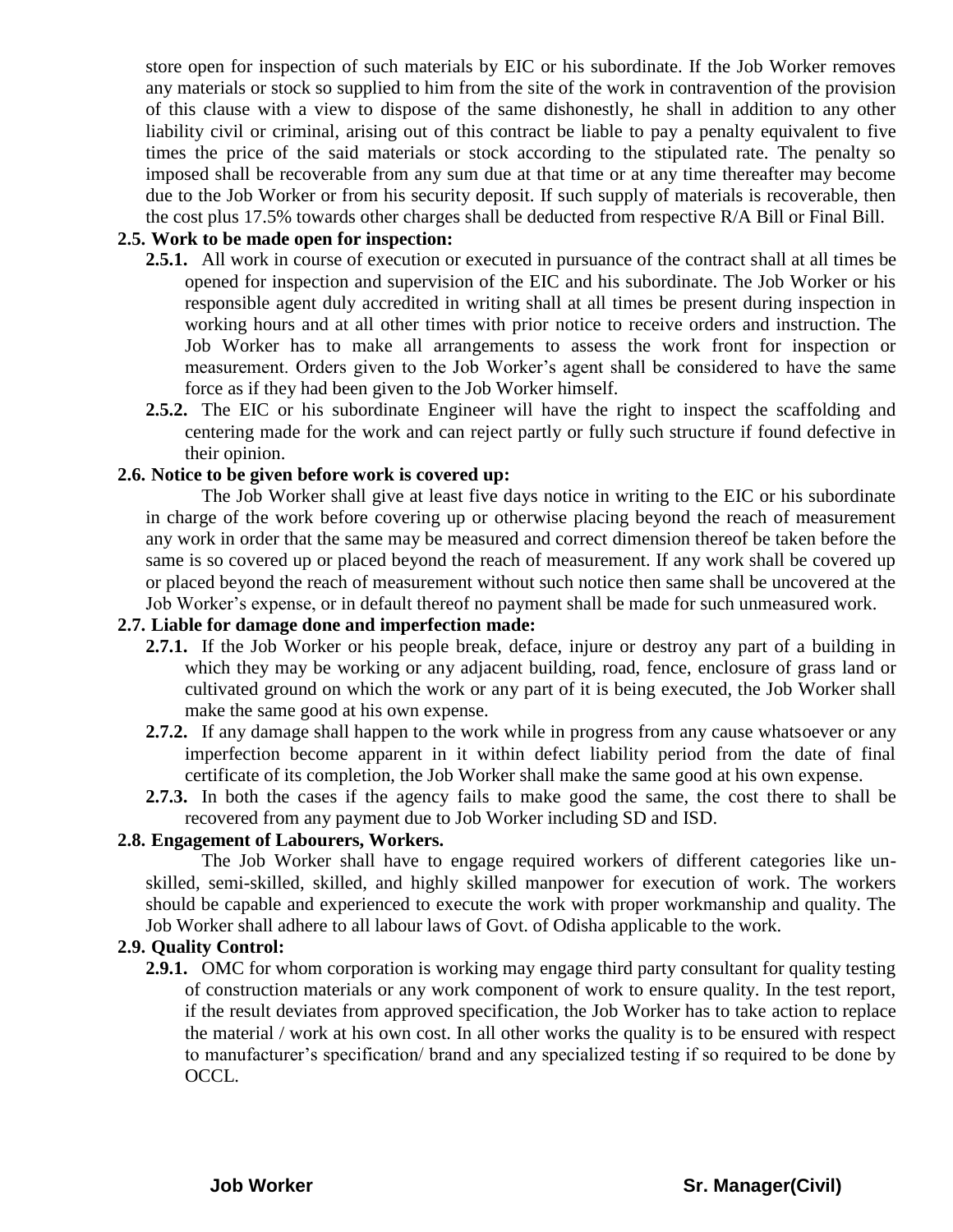**2.9.2.** In case of design mix of concrete, the Job Worker has to undertake Mix Design at any Govt. / Institutional laboratory or any registered laboratory under guidance and monitoring of EIC at his own cost. In addition, the concrete cube test/ beam test required to ascertain the concrete quality shall have to be conducted by the Job Worker at his own cost. In case of any specific requirement as sought in tender like installation of laboratory by Job Worker etc., that is to be carried out by Job Worker at his own cost.

#### **2.10. Rescission of Contract:**

- **2.10.1. Action for non-commencement of work-** The Job Worker is supposed to start the work from the date of commencement mentioned in Work Order/ Agreement. In case the Job Worker does not commence the work within 25% of contractual time period or within two months which comes earlier from scheduled date of starting mentioned in the contract agreement/ work order, then the contract shall be rescinded with forfeiture of ISD deposited without serving further notice. In addition, action may be taken to debar/ disqualify the Job Worker in future tender of that Region for next two years.
- **2.10.2. Action for discontinuance of work/ abandoning the work -** In case, the Job Worker discontinue the work/ abandon the work within the scheduled timeframe or revised time-frame for more than 15 days, then the Job Worker shall be served with 10 days notice. If the Job Worker does not resume the work within said time period or does not submit justified reasons of discontinuance of work, then the contract can be rescinded taking following actions.
	- **2.10.2.1.** In that case the ISD, SD and APS if any shall be forfeited and in addition the Job Worker shall have to pay compensation equal to 20% of the value of remaining work. This compensation shall be recovered from any outstanding payable amount under this contract. In case the compensation exceeds payable amount, then the compensation shall be limited to payable amount.
	- **2.10.2.2.** In the event of the above course, a date and time shall be fixed for taking final measurement by EIC or his authorized Engineer in presence of the Job Worker or his authorized representative. In case, the Job Worker or his authorized representative does not remain present at the time of taking final measurement, then measurements shall be taken ex-parte by EIC. This shall be binding on the Job Worker and final payments shall be made accordingly. In this event any extra claim by the Job Worker in future period shall not be entertained.
	- **2.10.2.3.** In this event, EIC may take possession of the works or the site thereof for taking further action for execution of work through other Job Worker. Then the Job Worker cannot put any obstruction for execution of the same work by any other. The Job Worker has to vacate the site by shifting all materials, machines and tools and plants and has to demolish the camp within 30 days of rescission of contract. In case of failure on the part of the Job Worker, EIC of the work shall arrange to remove the tools / plants / materials or demolish the camp at the cost of the Job Worker.

#### **2.11. Compensation/ Penalty**

- **2.11.1. Penalty for delay in execution –** The time allowed for carrying out the work as entered in the tender shall be strictly observed by the Job Worker and shall be reckoned from the date on which the written order to commence work is given to the Job Worker or the time specified in the agreement to execute the work. The work shall be carried on with all due diligence throughout the stipulated period of the contract. In case of default, any one of the following actions may be taken as deemed fit.
	- **2.11.1.1.** The work shall be reviewed monthly by OMC for whom corporation is working to keep the progress of work in pace. In case, no improvement in work progress is observed even after persuasions and interest of OCCL is suffered due to non-execution of work,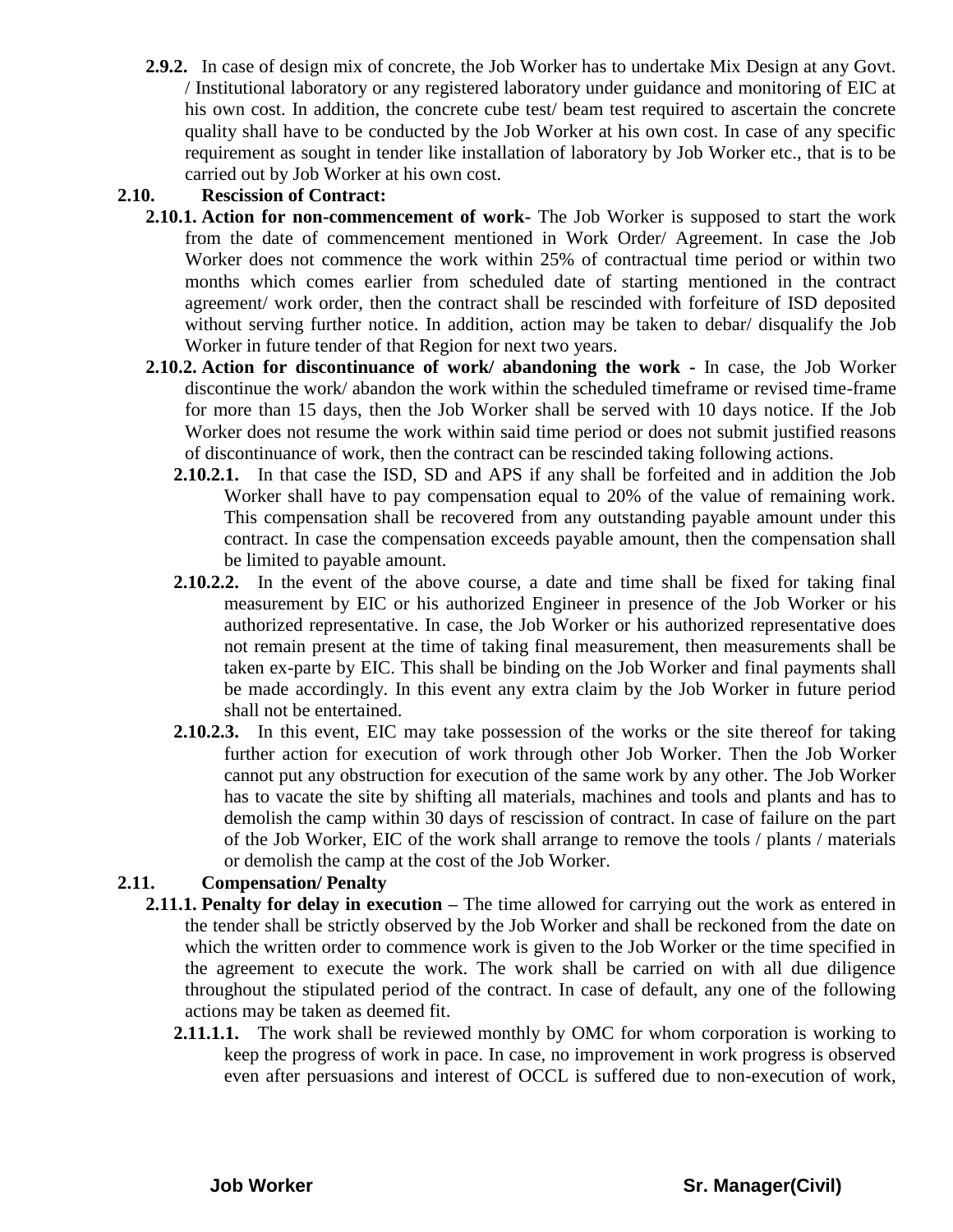then contract shall be rescinded with forfeiture of ISD, SD and compensation as per clause 2.10.2.

- **2.11.1.2.** If the work is not completed within contractual time period then penalty shall be imposed for such delay in execution. The value of work completed within contractual time period shall be evaluated and recorded. The penalty amount shall be calculated at the rate ½ % of the value of leftover work per each week or its fraction of delay beyond contractual time period. The leftover work value shall be the differential amount of contract value and value of work executed within contractual time period. This penalty amount shall be limited to 10% of contract value. The penalty amount shall be recovered from any payable amount to Job Worker under this contract.
- **2.11.1.3.** In case, the work could not be completed within the contractual time period due to reasons not attributable to the Job Worker then additional time shall be allowed provided the Job Worker apply for the same before expiry of contract. The additional time required shall be judged basing on its merit. However, the work is to be completed within that additional time period. In case of default, it would be treated as if the Job Worker has defaulted to complete the work within contractual time period and penalty shall be imposed as mentioned at sub clause 2.11.1.2 above.

#### **2.11.2. Penalty for bad/ sub-standard work -**

- **2.11.2.1.** If it appears to the EIC or his subordinate that any work that has been executed with unsound, imperfect or unskillful workmanship or with materials of any inferior description or otherwise not in accordance with the agreement, the EIC shall ask the Job Worker in writing to rectify / remove / dismantle the said defective work and rebuild / reconstruct the same as per the specification of the agreement. The Job Worker shall forthwith rectify or remove / dismantle the said work and rebuild / reconstruct the same as per direction of EIC and specifications of the agreement. In case the Job Worker fails to do the same, the work shall be treated as unspecified work and so no payment for the same shall be made to Job Worker.
- **2.11.2.2.** In the event if the said rebuilding / reconstruction, as mentioned at sub clause 2.11.2.1 above, is necessary to progress further for completion of the work, then the contract shall be rescinded with forfeiture of ISD and SD. In addition the Job Worker is liable to be debarred/ disqualified in future tender of OCCL for next two years. The balance work shall be taken up through other Job Worker.

#### **2.12. Closure of Contract:**

**2.12.1.** If at any time, before/ after the commencement of the work, the OCCL management does not require the whole work or part thereof as specified in the tender/ agreement to be carried out due to any reason whatsoever, the contract can be closed. Head of Civil shall give the closure notice in writing mentioning the fact to the Job Worker. In that case the Job Worker shall have no claim to any payment or compensation whatsoever on account of any profit or advantage, which he might have derived from the execution of the work in full but which he could not derive in consequence of the full amount of the work not having been carried out. Neither the Job Worker shall have any claim for compensation by reason of any alterations having been made in the original drawings and designs nor instructions given which shall involve any curtailment of the work as originally contemplated.

#### **2.13. Deviation of Quantity:**

#### **2.13.1. Alteration in / Addition to specification and design –**

**2.13.1.1.** OMC for whom corporation is working shall have power to make any alteration in or addition to the original specification, drawing, designs and instructions that may appear to be necessary or advisable during the progress of the work. The Job Worker shall be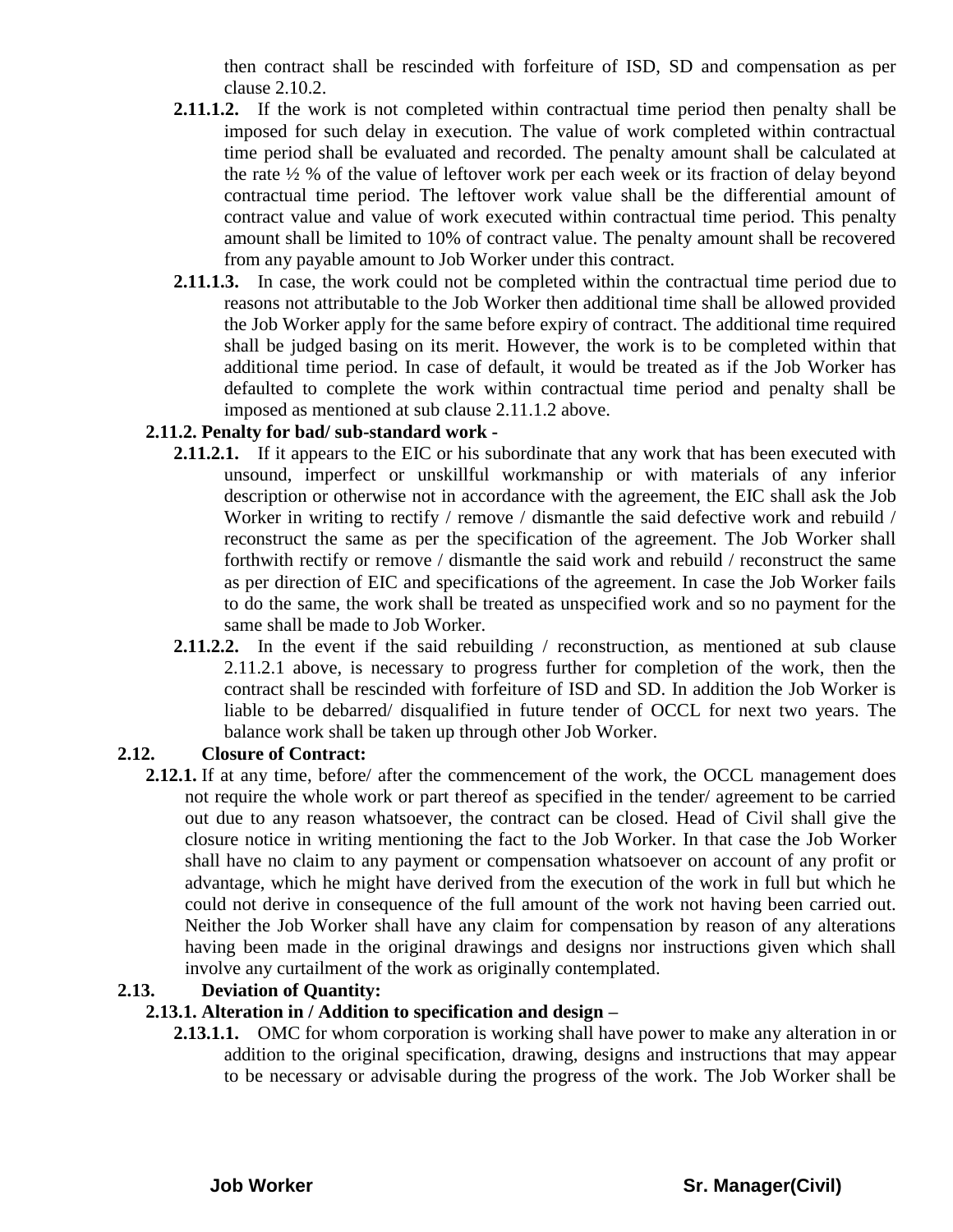bound to carry out the work in accordance with any instructions which may be given to him in writing. Such alteration shall not invalidate the contract and the additional work which the Job Worker may be directed to do in the manner above specified as part of the work shall be carried out by the Job Worker on the same conditions in all respects on which he agreed to do the main work and at the same rates as are specified in the tender for the main work.

- **2.13.1.2.** If the additional work includes any class of work for which no rate is specified in this contract then such class of work shall be carried out at the rates entered in the Schedule of Rate of the work for the locality during the period. In case the work is not included in the Schedule of Rates then that work cannot be taken up under the purview of this agreement.
- **2.13.1.3.** In such cases the time for the completion of the work may be extended suitably, if so required as per decision of OCCL management.

#### **2.14. Part completion & full completion of work:**

- **2.14.1.** After part completion of work, if it is required by OCCL to take over the completed part for occupation or utilization, then EIC shall make written order for the same to Job Worker. Such occupation or utilization or taking over of a portion of the work completed in no way offload the responsibility of Job Worker to complete the work in all respect and attend rectification of defect within the defect liability period. In this case the Job Worker cannot raise any compensation due to occupation of a part of the work completed.
- **2.14.2.** After full completion of work, the Job Worker has to remove the tools, plants, materials, camp etc. from the premises to be distinctly marked by EIC. Here the materials include all scaffolding, surplus materials and rubbish and cleaned off dirt from all wood-work, doors, windows, walls, floors or other parts of any building. In case of failure for removal of scaffolding, surplus materials and rubbish, and cleaning off dirt on or before the date fixed for the work, the EIC may remove such scaffolding surplus materials and rubbish and dispose of the same as he thinks fit and clean off such dirt as aforesaid and the amount spent may be recovered from any payable amount to Job Worker. In that case the Job Worker shall have no claim in-respect of any such scaffolding or surplus materials as aforesaid whatever the case may be. The final bill shall only be paid after such event.

#### **2.15. Workmen's Compensation Act:**

The Job Worker should be fully liable to indemnify OCCL for payment of any compensation under Workmen"s Compensation Act-VIII of 1923 or any revision to it, on account of the workmen being employed by him. OCCL shall be entitled to recover in full from the payable sum of Job Worker, any amount that OCCL may be liable to pay under the same Act to any workman employed in course of execution of any part of the work covered under this contract.

#### **2.16. Legal Jurisdiction:**

For the purpose of the jurisdiction in the event of dispute if any, the contract should be deemed to have entered into at Bhubaneswar, Odisha, where the contract is signed on behalf of OCCL and it is agreed that neither party to the contract or the agreement will be competent to bring a suit in regard to the matters covered by this contract at any place outside the State of Odisha.

#### **2.17. Labour Camp:**

The Job Worker has to make labour camp at his own cost, if so required for accommodation of workers engaged in the work. The water supply and sanitary arrangement for the labour camp shall have to be developed by the Job Worker at his own cost. The first aid or any medical treatment for workmen if so required during the course of work, the Job Worker has to attend the same at his own cost.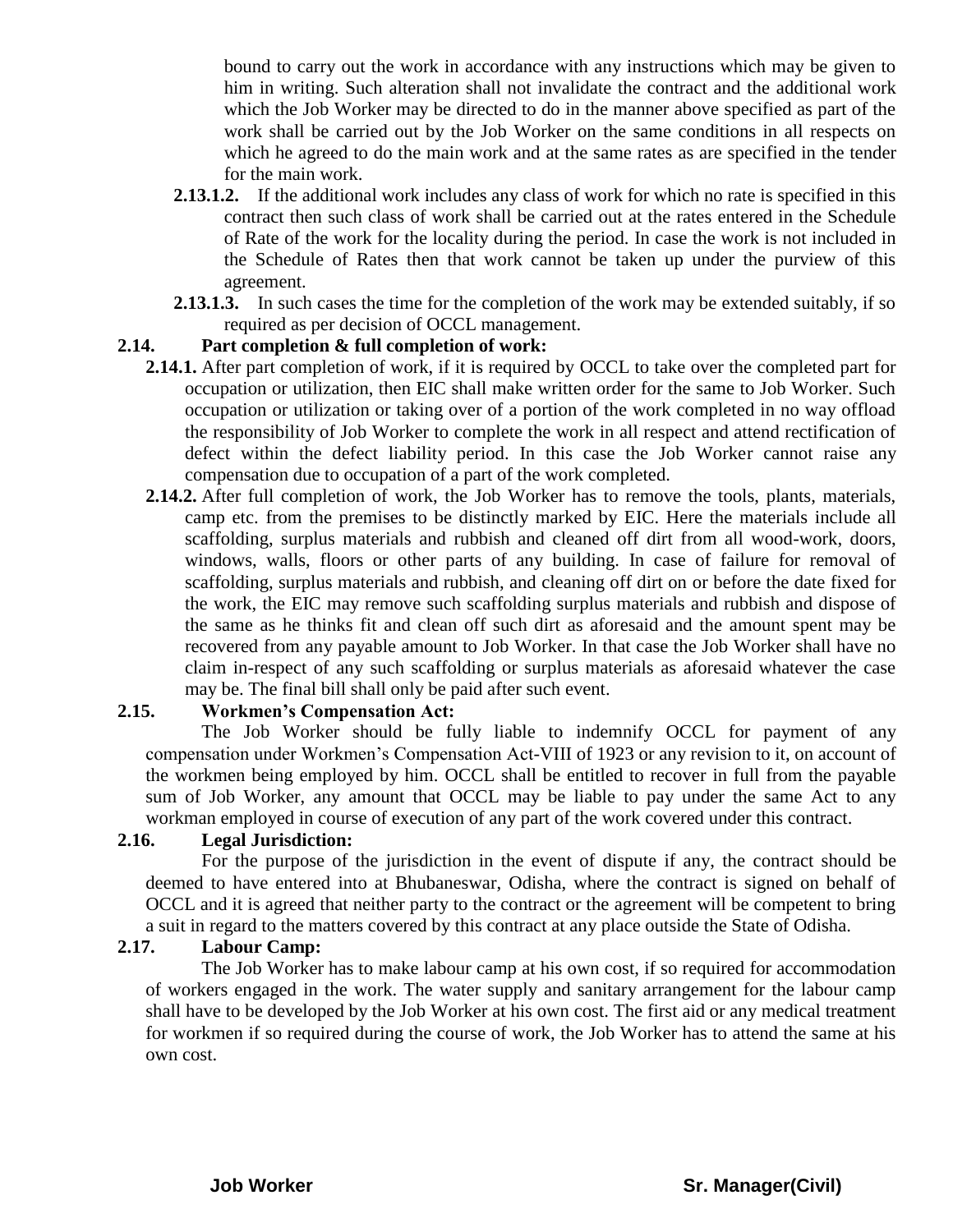#### **2.18. Fair Wages Clause:**

- **2.18.1.** The Job Worker shall not employ for the purpose of this contract any person who is below the age of eighteen years and shall pay fair wages to each labourer for work done by him/her. Explanation – "Fair wage" means wages whether for time or piece work prescribed by Govt. of Odisha. However, where higher rates have been prescribed under the Minimum Wages Act. 1948, wages at such higher rates should constitute fair wages.
- **2.18.2.** The Job Worker shall notwithstanding the provisions of any contract to contrary, cause to be paid a fair wage to labourers indirectly engaged on the work including any labourer engaged by his sub-Job Workers in connection with the said work as if the labourers had been immediately employed by him
- **2.18.3.** In respect of all labour directly or indirectly employed in the work the Job Workers shall comply with or cause to be complied with all regulations made by Government in regard to payment of wages, wage-period, deductions from wages, maintenance of wage register, wage cards, publication of scale of wages and other terms of employment and all other matters of a like nature.
- **2.18.4.** The EIC concerned shall have the right to deduct from the money due to the Job Worker any sum required or estimated to be required for making good the loss suffered by a work or workers by reason of non-fulfillment of the conditions of the contract for the benefit of the workers, non-payment of wages or of deductions made from his or their wages, which are not justified by their terms of the contract or by non-observance of the regulations. Money so deducted should be transferred to the workers concerned.
- **2.18.5.** The Job Worker shall be primarily liable for all payments to be made under and for the observance of the regulations aforesaid without prejudice to his right to claim indemnity from his sub-Job Worker.
- **2.18.6.** The regulations aforesaid shall be deemed to be a part of this contract and any breach thereof shall be breach of this contract.
- **2.18.7.** Under the provisions of the minimum wages Act, 1948 and the minimum wages (Central rules 1950) as per applicability, the Job Worker is bound to allow or cause to be allowed to the labourers directly or indirectly employed in the work one day rest for six days continuous work and pay wages at the same rate as on duty. In the event of default the EIC or his Subordinate Officer concerned shall have the right to deduct the sum not paid on account of wages for weekly holiday to any labourers and pay the same to the person entitled here to from any money due to the Job Worker.
- **2.18.8.** The Job Worker shall at his own expense provide or arrange for the provision of foot wear for any labourer doing cement mixing work and black topping of roads to the satisfaction of EIC.

#### **2.19. Site Office & Storage Shed:**

The Job Worker shall make a site office and storage shed for storing his required materials if so required/ asked for at his own cost. The cost of road to the site office or storage shed as well as the charges of watch & ward shall be borne by the Job Worker. No payment in this regard shall be paid to the Job Worker what so ever the reason may be.

#### **2.20. Water & Power for construction work and approach road to site:**

- **2.20.1.** The water and power required for construction work at site shall have to be arranged by the agency at his own cost. So the agency has to make an assessment of source of water and power, if so required for construction before quoting the rates for the work. No additional payment shall be given to the Job Worker in this respect.
- **2.20.2.** The Job Worker has to make all arrangement for approach road to work site, if so required, at his own cost. No additional payment shall be given in this regard.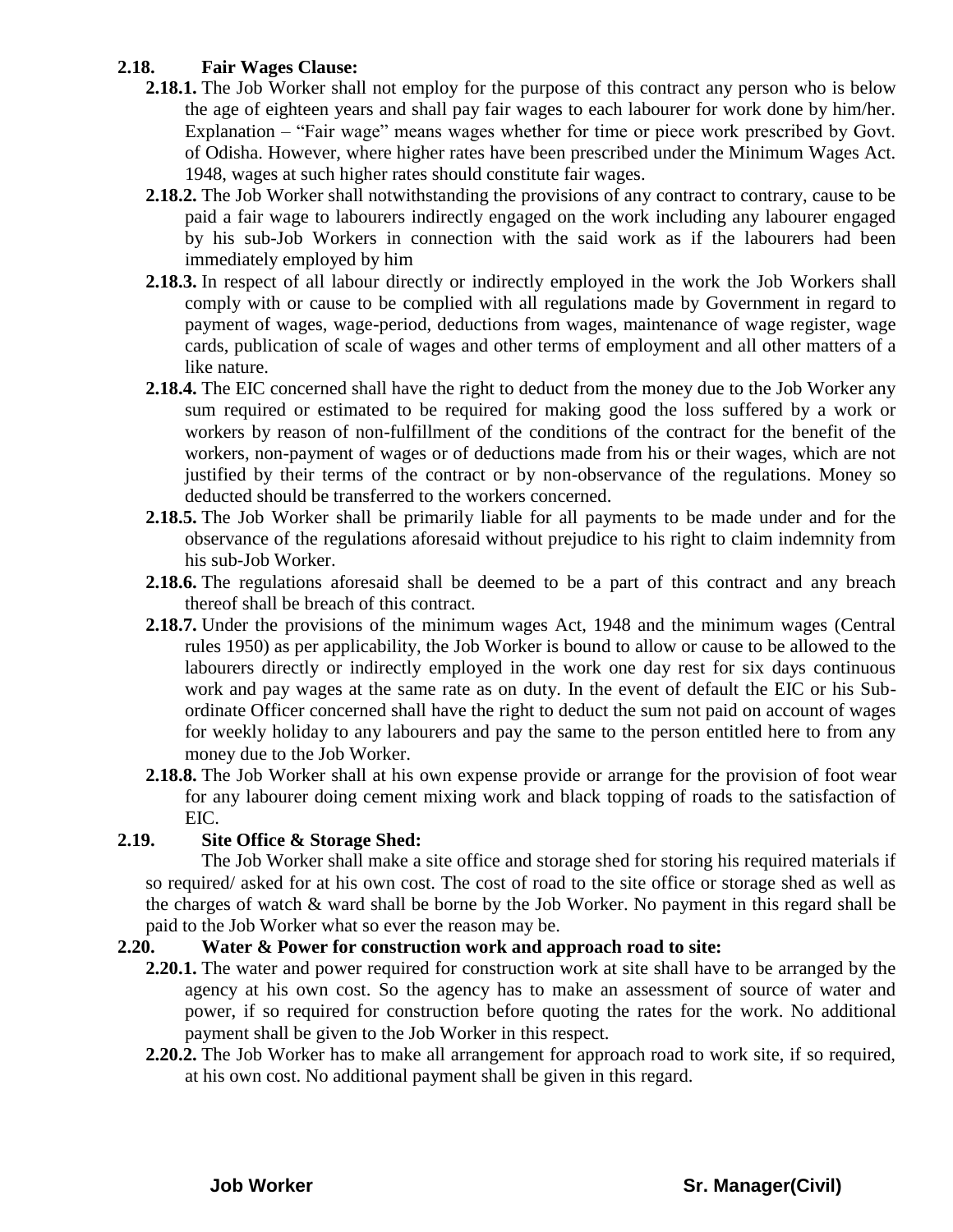#### **2.21. Finished Item:**

All items of the work mentioned in BOQ (Bills of Quantities) are finished items as per the specifications provided. Only after completion of any item in all respect, the payment for that item becomes due. If any incidental item of work arises during execution of main item of work like bailing out water from the foundation either rain water or sub-soil water / bench marks / level pillars / benching and leveling etc., then the Job Worker has to take up the same at his own cost. No additional payment shall be given to the Job Worker in this regard.

#### **2.22. Earth Work:**

- **2.22.1.** Measurement of earth work in road embankment / plot development / pond excavation or any other such work will be done by section measurement after earth is consolidated at optimum moisture content condition. Initial levels shall be taken before execution of the said earth work. The Job Worker has to take the levels or to facilitate for taking the levels in presence of EIC.
- **2.22.2.** The Job Worker has to construct coffer dams / islands as required for earth work and has to make dressing and levelling of pit as required in open excavation. No extra payment shall be made due to any such account.

#### **2.23. Concrete work:**

- **2.23.1.** Cement concrete in foundation, raft, column, roof slabs, beams and others wherever prescribed by the EIC shall be machine mixed and vibrated, and the Job Worker should arrange his own Concrete mixing plant/ concrete mixers, vibrators and pumps etc. for the purpose. It should be understood clearly that no claims whatsoever required for the above will be entertained.
- **2.23.2.** The cost of centering, shuttering and form work etc to pour concrete at required place is inclusive of the rate for concrete wherever not specified separately. The centering, shuttering, form work and reinforcement steel are to be inspected by EIC before pouring of concrete. The Job Worker shall have to make arrangement for facilitating the inspection by EIC. If any defect is observed during inspection that is to be rectified and made correct before pouring of concrete.

#### **2.24. Reinforcement Steel:**

- **2.24.1.** HYSD bars of Fe-500 or above grade shall be used for all dimensions of bars except 6mm diameter bar. Only 6mm diameter bars shall be of MS round steel.
- **2.24.2.** The joints of the bars are to be provided with lapping or welding as directed by EIC. No additional measurement shall be taken for lapping.
- **2.24.3.** The bars are to be bent and extended to obtain the development length at column & beam junction or at other junction as per drawing and direction of EIC

#### **2.25. No interference with other work:**

The Job Worker shall not interfere with the execution of water supply, electrical installations or any other works, if entrusted to any other agency by the OCCL at any time during the progress of the work. In case of any dispute, in this regard, the decision of EIC shall be final and binding.

#### **2.26. Recovery of compensation:**

All compensation or other sums of money payable by the Job Worker to OCCL under the terms of this contract may be deducted from his security deposit or from any sums which may be due or may become due to the Job Worker by OCCL on any account whatsoever the case may be.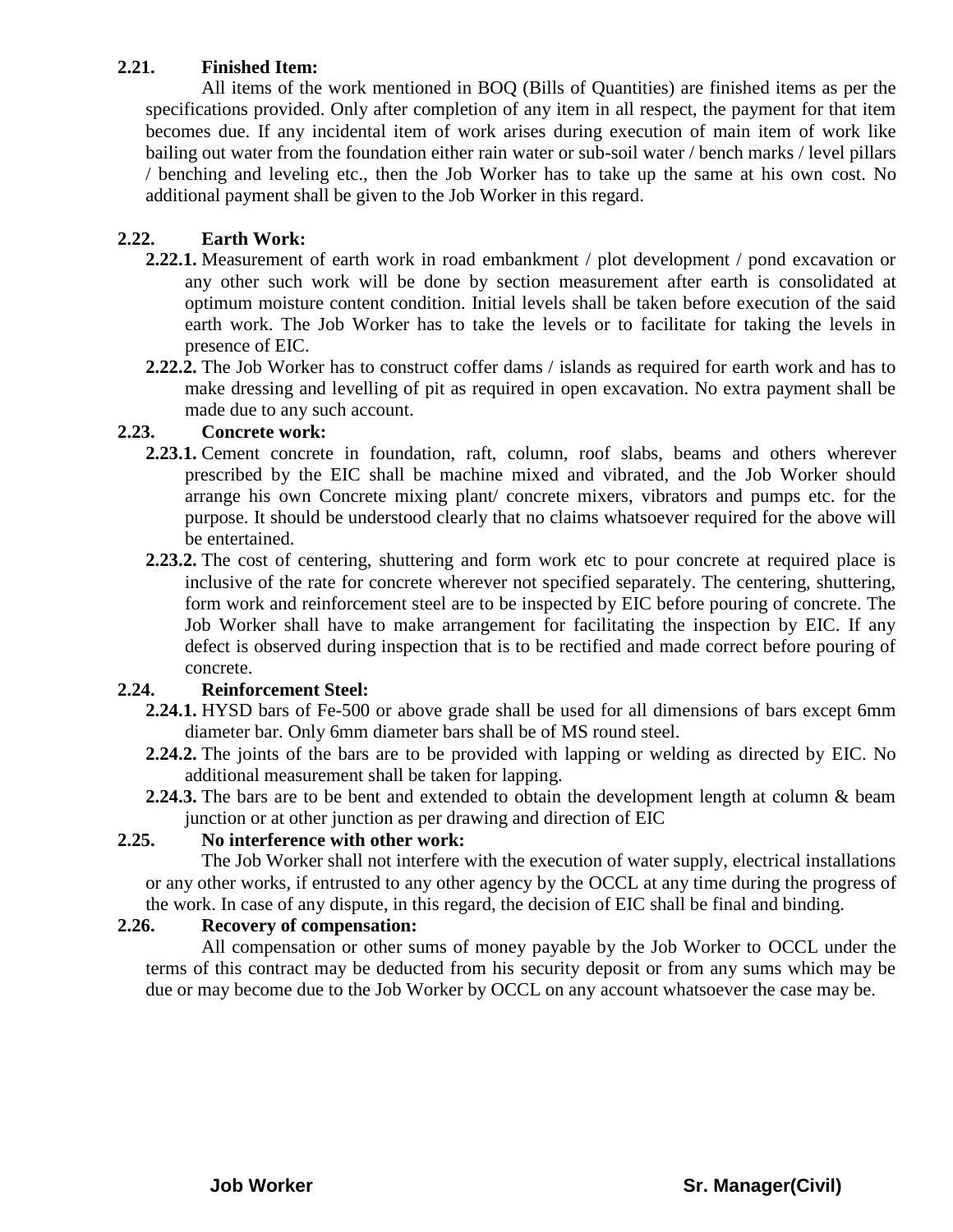#### **Technical specifications**

#### **1. SETTING OUT OF WORK**

- i. Temporary bench marks shall be fixed at every 0.5 Km interval connecting permanent bench marks available near major structure site. The Contractor shall establish additional reference Bench Marks as may be needed at his own cost for facilitation the setting out and taking levels for measurement of work, with the approval of the Engineer-in-charge. The Bench Mark shall be marked on a concrete pillar 30cm. (L) x30cm.(b)x75cm.(d) which shall be embedded 55cm into firm ground and projecting 20cm.above the ground. The Bench Mark pillar shall be constructed in plain cement concrete of M-10. The pillar shall be well protected from being disturbed. The RL of bench mark shall be conspicuously carved and painted on the pillar.
- ii. Before starting any work and during execution (if required), the contractor shall erect reference Bench Marks, reference lines and check profiles at convenient locations as per the direction of the Engineer-in-Charge. The center line of the canal and the reference line for all alignments for demarcation purpose shall be laid by dug-belling on the ground.
- iii. Centre of the canal shall be marked at 30M. intervals. Profiles of canal in filling and in moderate cutting shall be marked at 50M. intervals in straight reaches and at 25M. intervals in curves.

To ensure correctness of execution, the edges of cutting, the outer toe lines of canal in filling should be marked by fixing pillars or pegs at suitable intervals or by dug belling.

iv. The check profiles shall be located 15meter apart or longer as directed by the Engineer-in-Charge to serve as a guide for execution on all slopes and steps to the elevations. All important levels and all reference points with respect to bench marks and reference lines shall be fixed and co-related by the contractor as per direction of the Engineer-in-Charges.

#### **2. CLEARING AND GRUBBING**

- i. The portion of the right-of –way where required for construction the work under these specifications shall be cleared of all tree, bushes, rubbish and other objectionable matter. Trees designated by the Engineer-in-charge shall not be cut and shall be protected from injury. Such cleared material shall be disposed off as described in sub-paragraph "C". The clearing operation shall be in accordance with clauses 4.1, 4.1.1.,4.2 and 4.3. of I.S 4701- 1982 Indian Code of Practice for earth work in canals.
- ii. The area described or shown on the relevant site plan shall be cleared of all obstructions, loose stones and of all kinds of rubbish. All brushwood shall be cleared and the roots grubbed up. No trees shall be cut down and removed without instructions of the Engineer-in-Charge.The products of the clearing shall be stacked in such place and manner as may be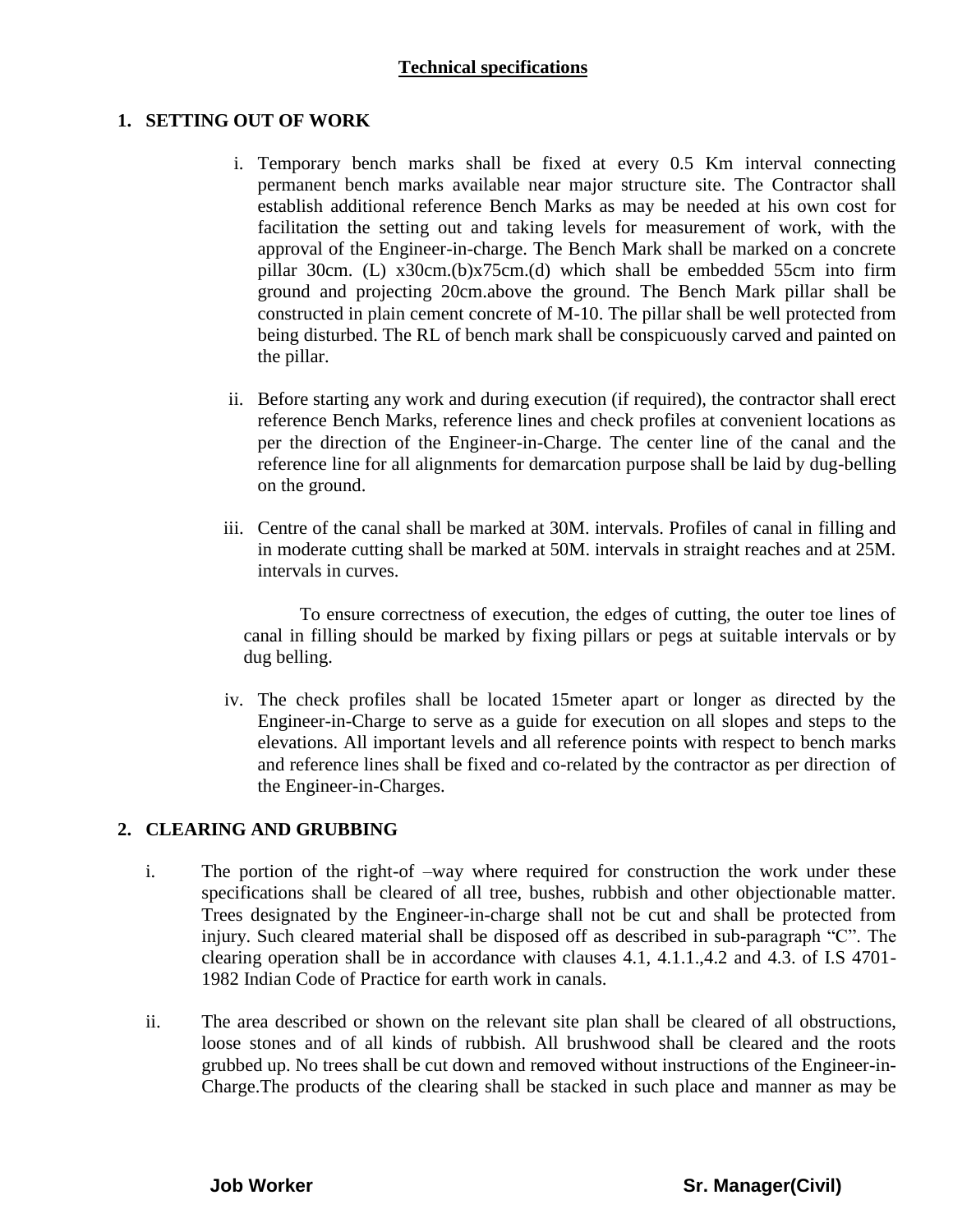ordered by the Engineer-in-charge and the ground shall be left in perfectly clean condition. All products of the clearing shall be the property of Government and shall be disposed off as per the direction of Engineer-in-charge. All holes or hollows, whether originally existing of produced by digging up roots shall be carefully filled up with earth and leveled off, as directed.

- iii. The disposal of cleared and grubbed material shall be in accordance with clause 4.1.1 of I.S.4701-1982 code of practice for earthwork on canals. All waste materials to be burnt shall be piled neatly in suitable condition shall be burnt completely to ashes. Piling of waste materials for buring shall be done at such a location and in such a manner as would not cause any fire risk. Necessary precaution shall be taken to prevent spreading of fires to areas beyond the limits of cleared areas.
- iv. Separate payment will not be made for clearing of site and grubbing including disposal of the cleared and grubbed material required under the above paras unless and otherwise specified in the contract document. The contractor shall include the cost thereof in the price bid in the bill of quantities of the contract for the relevant finished item of work for which clearing and grubbing as mentioned in the above Para are required. No payments towards removal of small stones and boulders of size less than 0.014 cubic meters will be made, and the rate quoted for excavation will considered to include this item, However benching will be paid as separate item.

#### **3. USE OF WATER**

The Contractor shall procure and apply water all the items of works at his own cost as the same has been included in the price bid in the bill of quantities of the items of work for which the water is used.

#### **4. DAMAGE BY MONSOON OR FLOOD / CYCLONE**

Damages due to rain or flood or have to be made good by the Contractor till the work is handed over to the department. The responsibility for making good to the damages rests with the Contractor. No extra cost is payable for such operations and the Contractor shall, therefore have to take all necessary precautions to protect the work done during the construction period.

#### **5. EARTH WORK**

The contractors shall execute the work to the lines, grade and section as per drawing and in accordance with the specification and relevant clause / clauses of relevant Indian Standard Codes unless otherwise specified. Construction of all approaches and haul roads and their maintenance shall be the responsibility of the contractor. The contractor shall ensure good workmanship and quality and shall ensure besides other aspects fulfillment of the following specified requirements to the satisfaction of the Engineer.

#### 5.1 **FLOOD EMBANKMENT** BORROW AREA

- i) Earth shall be used from borrow areas. No earth shall be used located at a distance of not less than 10h or 30m, whichever is greater from the toe of the embankment where 'h' is the height of embankment.
- ii) Borrow areas shall be stiripped of top soil and cleared of stumps, roots, bushes, rubbish and other objectionable materials.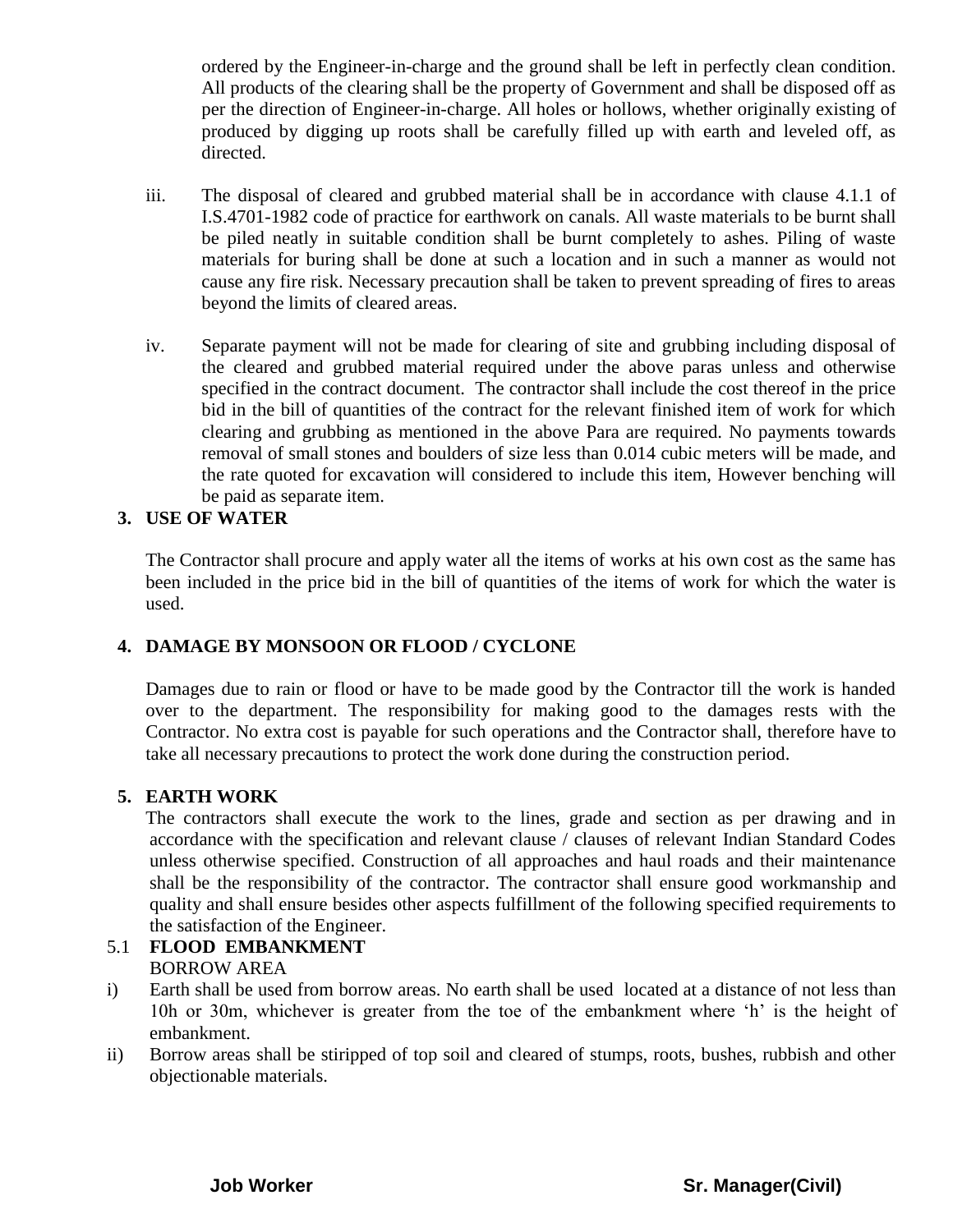- iii) Soils of approved quality, to the satisfaction of the Engineer-in-charge shall be used which shall be free from muck, rubbish, silt and cobbles of size larger than 75mm.
- iv) Watering of borrow area shall be done wherever necessary after taking moisture content test.
- v) Borrowing of earth is responsibility of the contractor at his own cost and risk.

#### **5.2. METHOD OF EXECUTION**

- i) Contactor shall reconstruct / rehabilitate the embankment to the section and grade level as per drawing supplied to him to full satisfaction of the Engineer-in-charge.
- ii) All trees, bushes, roots and other vegetation from the base of the embankment shall be removed.
- iii) The base of the portion of the embankment to be rehabilitated shall be stripped to a depth of 20cm and roots and other vegetation shall be removed. All holes/ hollows produced by digging shall be carefully up with earth and well rammed.
- iv) The longitudinal slopes of the existing damaged embankment shall be cut to the slope not steeper than 1:4 and the surface so prepared shall be scarified and made loose for a depth of 15cm before laying of soil. Watering of scarified surface shall be done. The damaged side slopes of the bank shall be benched in convenient steps of depth not more than 30cm for proper bonding of the freshly laid soil with the old embankment.
- v) The earth fill shall be laid in layers of 15cm (canals) to 25cm (other embankments) in depth in such a way that cobbles, gravels not exceeding 7.5cm are well distributed through out the materials and not nested in any position within or under the embankment. Clods shall be broken to 7.5 cm.
- vi) Under the circumstances the embankment shall be widened by materials dumped from the top of the existing embankment.
- vii) Adequate quantity of watering is to be done at the junction of the freshly laid soil with old embankment for proper bonding.
- viii) If initial moisture content in the soil is less than the optimum moisture content, then water shall be sprinkled over the freshly laid layer before compaction.
- ix) Extra earth used for compacting of slopes should be used in the upper layer of embankment.
	- 5.3. METHOD OF COMPACTION BY MECHANICAL MEANS

Where the earthwork is stipulated to be compacted as per drawing and specification, compaction will be done as follows.

#### **5.3.1 Compaction shall be done with appropriate equipment like :**

- Fuel operated bed compactors
- Mechanical tampers
- Track chain of tractors
- Playing of dozers / hauling equipments (viz earth moving) equipments over the layers)
- Power rollers / Vibro roller

Choice of equipment shall be governed by the site conditions, nature of job/space etc. and it shall be got approved from the Engineer. Manual compaction by hand held tampers / rammers shall not be allowed except for the earth work in minors or very small sectioned channels.

#### **5.3.2. Embankments**

The thickness of compacted layers shall be restricted to 15cm and shall be compacted so as to achieve dry density of at least 95% under optium moisture content.

Where road is proposed to be constructed over the embankment the top 0.5m of the embankment shall be considered as the sub-grade for the road and shall be compacted to 97% of proctor density.

Soil samples shall be taken from each compacted layer to ascertain the degree of compaction. Also moisture content is to be measured from each layer by taking samples. A tolerance of moisture of moisture content to the extent of  $+1\%$  of O.M.C. shall be permitted.

#### **5.3.3. Earth work for widening existing road embankment**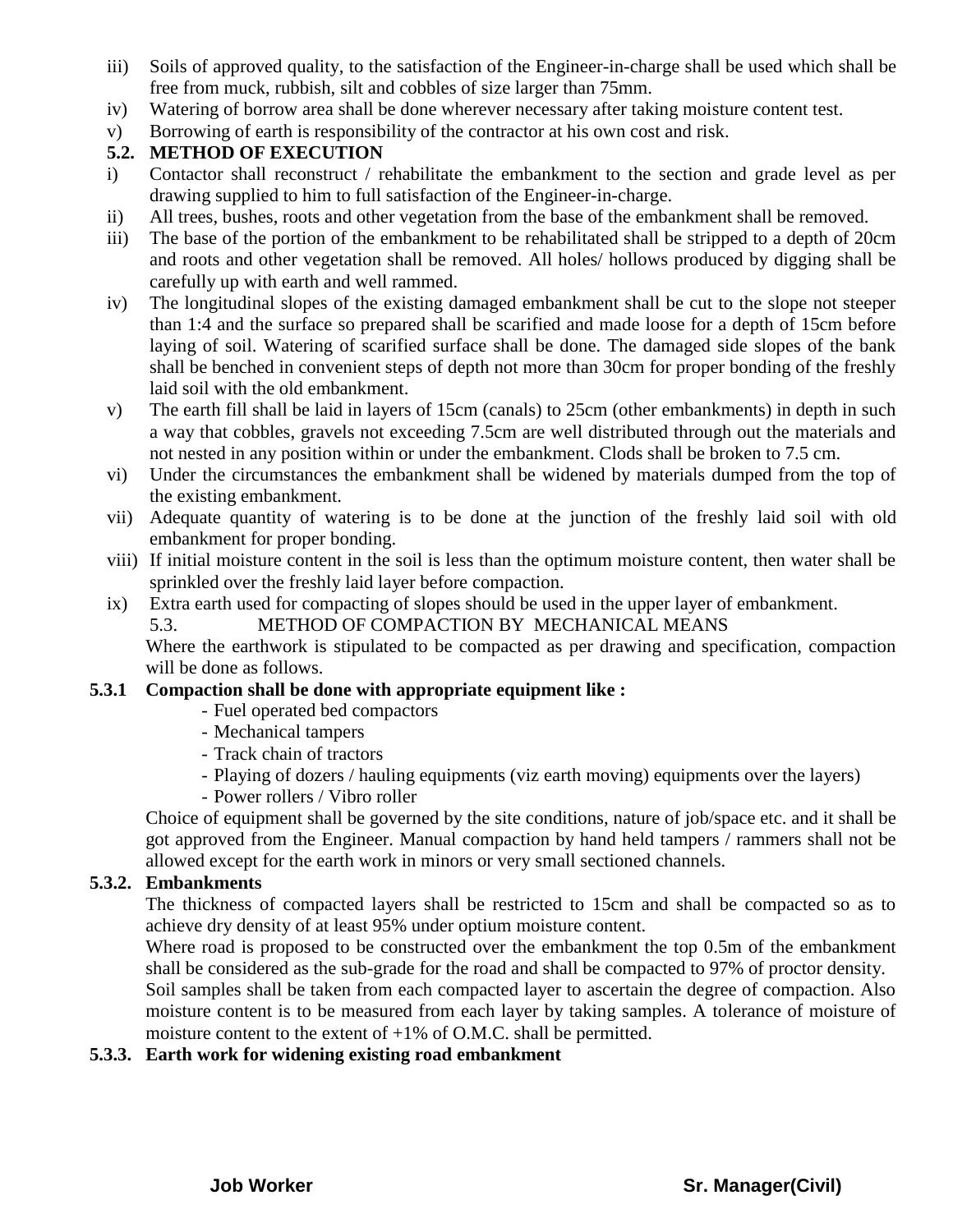When an existing embankment and/or sub-grade is to be widened and its slopes are steeper than 1 vertical to 4 horizontal, continuous horizontal benches, each at least 300 mm wide, shall be cut into the old slope for ensuring adequate bond with the fresh embankment/ sub-grade material to be added. The material obtained from cutting of benches could be utilized in the widening of the embankment/sub-grade. However, when the existing slope against which the fresh material is to be placed is flatter than 1 vertical on 4 horizontal, the slope surface may only be ploughed or scarified instead of resorting of benching.

Where the width of the widened portions is insufficient to permit the use of conventional rollers, compaction shall be carried out with the help of small vibratory rollers/plate compactors/power rammers or any other appropriate equipment approved by the Engineer. End dumping of materials from trucks for widening operations shall be avoided except in difficult circumstances when the extra width is too narrow to permit the movement of any other types of hauling equipment.

#### **5.4 EARTH WORK WITHOUT COMPACTION BY MECHANICAL MEANS.**

In case of small sections, when the extra width is too narrow to permit the movement of any type of mechanical equipment the earth work shall be compacted by hand held tampers / rammers. Such earth work shall be treated as earth work without compaction. Measurement and payment shall be done accordingly.

#### **5.5 EARTH WORK FOR EMBANKMENT AND SUBGRADE TO BE PLACED AGAINST SLOPPING GROUND**

Where an embankment / sub-grade is to be placed against slopping ground, the latter shall be appropriately benched or ploughed / scarified as required in previous clause before placing the embankment / sub-grade material. Extra earth work involved in benching or due to ploughing / scarifying etc shall be considered incidental to the work.

For wet conditions benches with slightly inward fall and subsoil drains at the lowest point shall be provided as per the drawings, before the fill is placed against sloping ground

Where the Contract requires construction of transverse subsurface drain at the cut.-fill interface, work on the same shall be carried out in proper sequence with the embankment and sub-grade work as approved by the Engineer

#### **5.6. EARTH WORK OVER EXISTING ROAD SURFACE**

Where the embankment is to be placed over an existing road surface. the work shall be carried out as indicated below

- i) if the existing road surface is of granular or bituminous type and lies within 1m of the new sub-grade level, the same shall be scarified to a depth of 150mm or more if specified, so as to provide ample bond between the old and new material ensuring that at least 500mm portion below the top of new sub-grade level is compacted to the desired density.
- ii) If the existing road surface is of cement concrete type and lies within 1m of the new subgrade level. the same shall be removed completely.
- iii) If the level difference between the existing road surface and the new formation level is more than 1m, the existing surface shall be permitted to stay in place without any modification.

#### **5.7 SOIL CLASSIFICATION**

Soil classification of earth work / material to be used on the rehabilitation of embankment shall be got done on regular basis. The earth should be tested to determine its suitability for embankment construction as per I.S. 12169.

In expansive soil, layer of cohesive non swelling soil shall be provided in beds and sides. Consolidation of CNS shall be done to 95% of maximum dry density at O.M.C.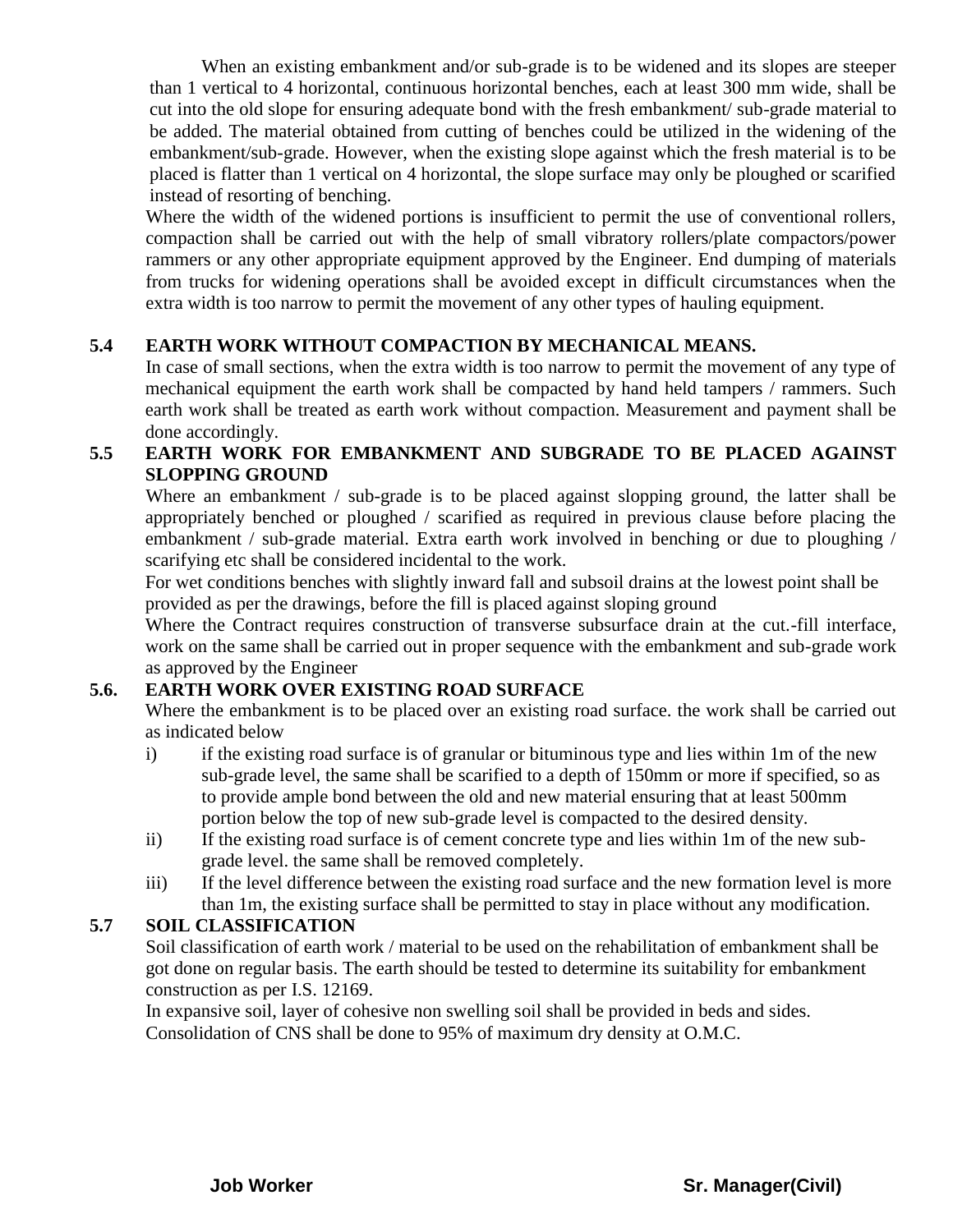In case of lines channels, CNS layer shall be provided of thickness conforming to Indian Standard IS 9451 depending upon the swelling pressure. Guidelines on the thickness of CNS layers (t) as outlines in the table I.S.–9451.

CNS shall be compacted to a minimum density of 95%.

#### **5.8 EARTH WORK NEAR STRUCTURES**

Back fill around structure

- Backfill shall be placed to the lines and grades shown in the drawing or as approved by the Engineer.
- Backfill material shall be got approved from the Engineer-in-Charge. It shall contain no stones larger than 75 mm.
- The surface to receive backfilling shall be free from all roots. Vegetation spoil, rubbish, it shall be properly wetted
- Backfill shall be placed In layers of 10cm to, 5cm. having optimum moisture content and shall be compacted with mechanical tampers / pneumatic tampers. .

#### **5.9 SETTLEMENT ALLOWANCE**

In the mechanically compacted earth fill, settlement allowance should be provided. Accordingly extra height should be provided taking the settlement into account. The base width of the embankments shall not be increased to maintain the design slopes indicated in the drawings for additional height as settlement allowance, but the following procedure shall be adopted. For un compacted earth fill settlement allowance of 12.5% should be provided.

Settlement allowance shall be calculated at various levels and the elevation including settlement allowance shall be derived keeping the embankment width at the designated levels unchanged: The edges of the embankments at the increased elevation (including settlement) when joined with the point where the slope has changed earlier below, shall give the slope to be adopted for construction.

#### **5.10 MODE OF MEASUREMENT & PAYMENT**

The unit price should include arrangement of borrow area, cost of excavation, loading transportation, unloading at site, breaking clods, spreading to proper thickness including\ watering for compaction where necessary.

The unit price shall also include stripping of borrow area, preparation and maintenance of haul road, dressing of side slopes with all other general and incidental operations and filling of rain cuts wherever necessary connected with the work including taxes and royalties.

The payment shall be made on volumetric basis for the quantities of excavation/filling to the required extent. The cross sections shall be taken, initially before commencement of work. On completion of excavation final cross sections shall be taken at the same points longitudinally and transversely. These cross section as quantities between initial and final cross section shall be marked on the initial cross section shall be worked out as per design section and paid accordingly.

#### **6. COMPACTION CONTROL**:

**6.1 PRELIMINARY INVESTIGATION:** Preliminary investigations shall be made by the contractor at his own cost as per direction given by the Engineer-in-Charge to determine the most economical procedure to be adopted to obtain the specified degree of compaction & the necessary field control (as a result of the suggested investigations it is generally found that it is sufficient to ensure that the soil laid in layers of the specified thickness, with the specified moisture,  $\&$  is rolled with the number of passes of the compaction equipment which are found to produce the specified degree of compaction.

#### **6.2 REMOVAL OF SOFT AREAS:**

When density measurements reveal any soft in the embankment, the Engineer-in-Charge shall direct that these areas should be compacted further & nothing extra shall be paid. In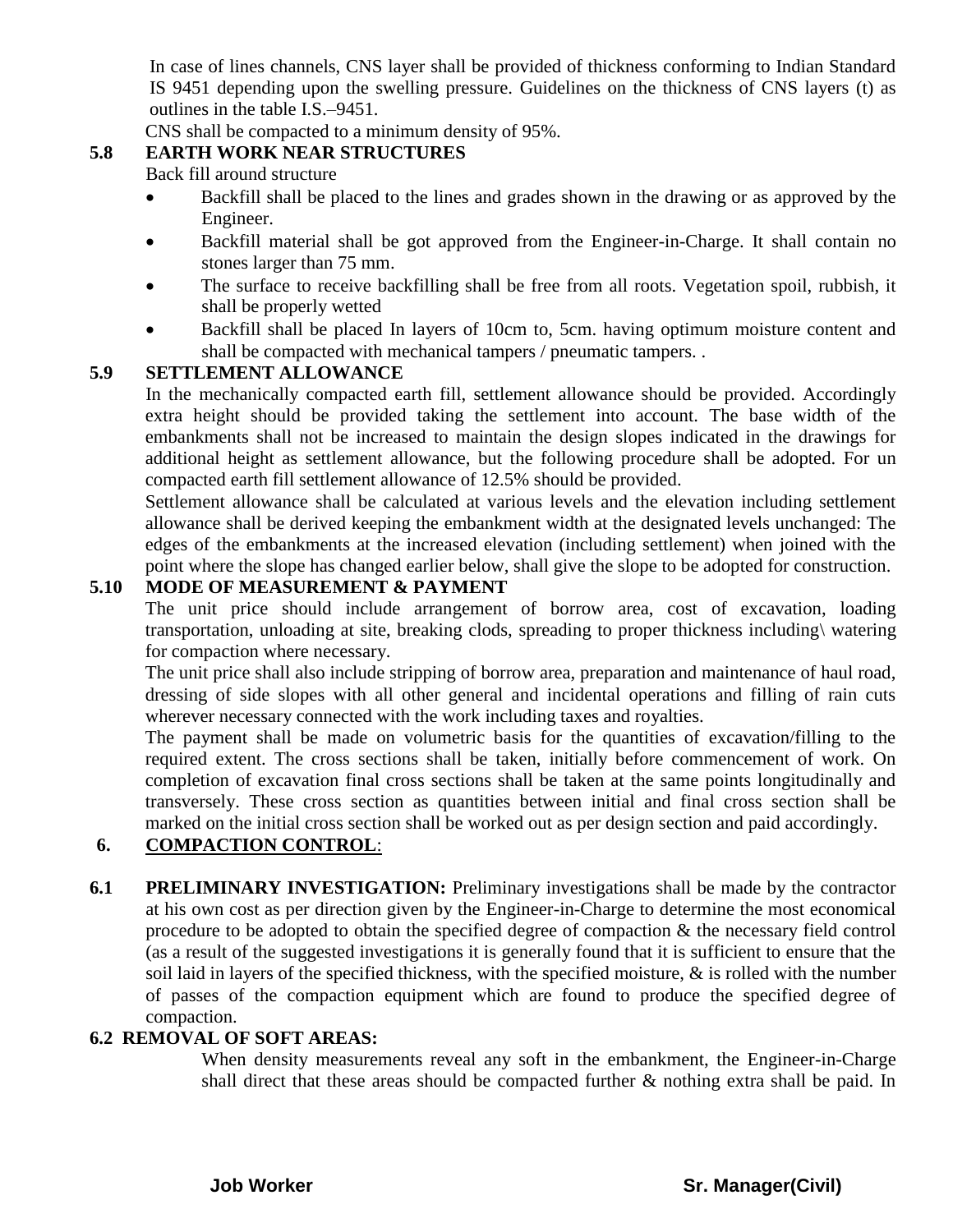spite of that, it the specified compaction is not achieved, the materials in the soft areas shall be directed to be removed & replaced by approved materials, compacted to the satisfaction of the Engineer-in-Charge.

#### **6.3 COMPACTION IN ORDINARY WAY**

The Engineer-in-Charge shall indicate the portion of the earthwork which are not required to be compacted to a specified degree of density  $\&$  moisture content. The embankment in such portion shall be carried out as specified above, each layer being consolidated as far possible with the help of iron rammers, ordinary light rollers or sheep foot roller, if available. The layers shall be laid concave slopping from the edges toward the centre. The earth shall be laid form the sides to the centre & not vice versa. It the earthwork remains suspended for some time  $\&$  the surface becomes hard, the latter shall be roughened  $\&$  slightly moisture before resumption of work without any extra charge go Govt.

#### **6.4 FINISHING OPERATIONS:**

- 6.4.1 After the earth work is completed  $\&$  consolidated, sectioning shall be done to bring it to its true final shape. The embankment shall be finished in conformity with the alignment levels, cross sections & dimensions shown on the plans. Where the alignment of the road is in a curve, the tops of the embankment shall be formed with the supervention  $\&$  the increased widths shown on the drawing or as the Engineer-in-Charge may direct without any extra cost to Govt.
- 6.4.2 Finishing operation shall include the work of shaping & dressing the shoulders road bed  $\&$ the side slopes to conform to the typical cross section shown on the plane  $\&$  shall be paid extra. Both the upper an lower ends of the side slopes shall be rounded off to improve appearance & to merge the embankment with a adjacent terrain.
- 6.4.3 When the earth work operation have been substantially complete the road way area shall be cleaned of all the debris & ugly scars existing near the coming areas etc. Every reasonable effort shall be made to aviate objectionable appearance without any extra payment.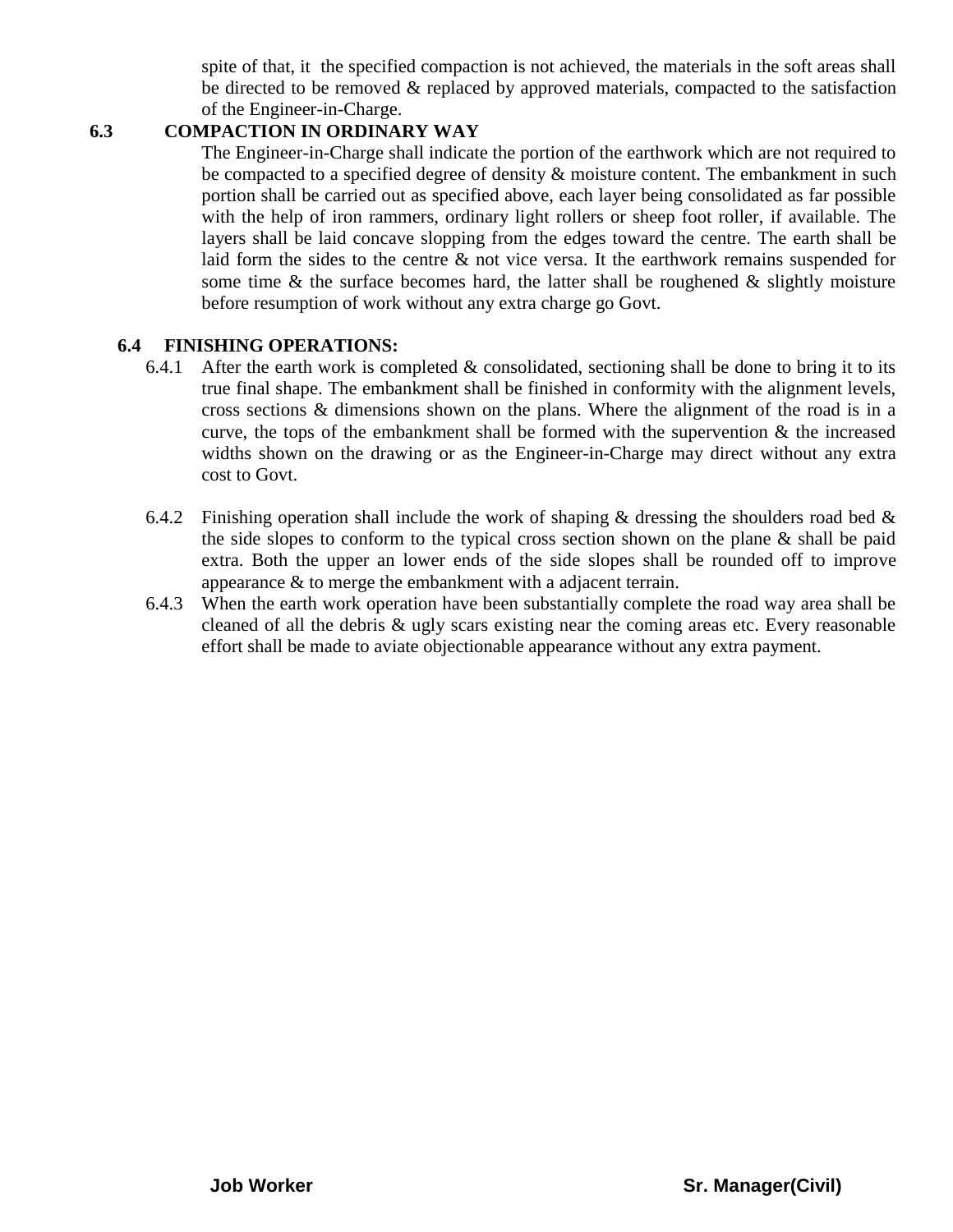#### *BILL OF QUANTITY*

# *Name of work:- Construction of Coffer Dam at Jambhira Left & Right HR at Deuli in the district of Mayurbhanj*

| SI<br><b>No</b> | <b>Description of items</b>                                                                                                                                                                                                                                                                                                                                                                                                                                                                                                                                                                                                                                                                                        | Unit              | Qnty     | Rate        | <b>Amount</b>    |
|-----------------|--------------------------------------------------------------------------------------------------------------------------------------------------------------------------------------------------------------------------------------------------------------------------------------------------------------------------------------------------------------------------------------------------------------------------------------------------------------------------------------------------------------------------------------------------------------------------------------------------------------------------------------------------------------------------------------------------------------------|-------------------|----------|-------------|------------------|
| $\mathbf 1$     | 2                                                                                                                                                                                                                                                                                                                                                                                                                                                                                                                                                                                                                                                                                                                  | $\mathbf{3}$      | 4        | 5           | 6                |
| $\mathbf 1$     | Providing 7cm to 10cm dia. Bamboo<br>piling 3.70m long 30 cm apart to be<br>driven to a depth of 2.00m with 1.5m<br>jafree on top with all cost carriage,<br>taxes etc. complete as per direction of<br>the Engineer in charge (Excluding cost<br>of GST)                                                                                                                                                                                                                                                                                                                                                                                                                                                          | Rmt               | 111.40   | 632.30<br>₹ | ₹<br>70,438.22   |
| $\overline{2}$  | Collecting & filling sand in empty<br>cement bag sewing and, E.C bag<br>sewing string etc. complete as per<br>direction of the Engineer in charge.<br>(Excluding cost of GST)                                                                                                                                                                                                                                                                                                                                                                                                                                                                                                                                      | 100<br><b>Bag</b> | 26374.00 | ₹ 1,675.90  | ₹ 4,42,001.87    |
| 3               | Excavation in any approved type of soil<br>approved<br>borrow<br>area<br>in.<br>by<br>mechanical means loading into and<br>transportation by mechanical means<br>and unloading the soil within a lead of<br>8 km on properly prepared and<br>approved<br>scientifically<br>surface<br>including spreading and levelling the<br>earth in 22.5 cm layers to make ready<br>for watering<br>and compaction with<br>dozerz but excluding watering and<br>compaction in dams and dykes for all<br>heights<br>,including<br>construction<br>, mentainannce, watering and lighting of<br>haul<br>road<br>and<br>borrow<br>area<br>as per direction<br>etc.complete<br>of<br>Engineer-in-charge. (Excluding cost of<br>GST) | Cum               | 5860.00  | ₹<br>190.40 | ₹ 11,15,744.00   |
| $\overline{4}$  | Watering<br><b>OMC</b><br>earthwork<br>upto<br>condition<br>and<br>compaction<br>by<br>sheepfoot rollers and dozer in layers<br>not exceeding 22.5 cm to 95% dry<br>density including hire and running<br>charges of all the<br>machineries<br>complete as per direction of Engineer-<br>in-charge. (Measurement to be taken<br>on the finished compacted section of<br>fill<br>under<br><b>OMC</b><br>the<br>condition.)<br>(Excluding cost of GST)                                                                                                                                                                                                                                                               | Cum               | 5860.00  | ₹<br>26.30  | 1,54,118.00<br>₹ |
| 5               | Earth work in slushy soil (in water<br>upto 0.6m depth requiring the aid of<br>pans and vessels) within 50m. Initial<br>lead and 1.5m initial lift as per the<br>direction<br>and<br>specification<br>of the<br>Deparment<br>including<br>all<br>cost,                                                                                                                                                                                                                                                                                                                                                                                                                                                             | Cum               | 248.06   | 161.00<br>₹ | ₹<br>39,937.66   |